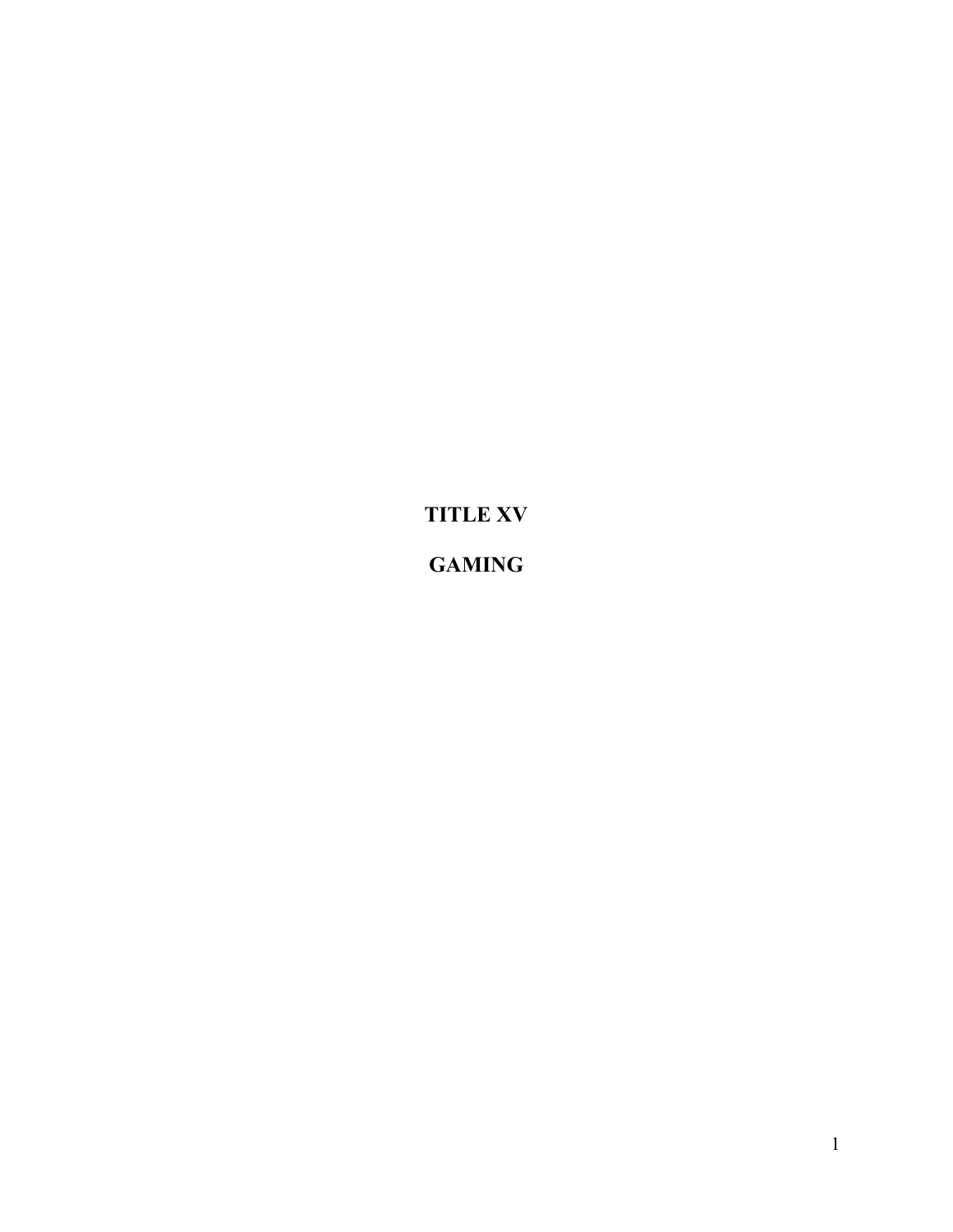# TITLE XV – GAMING

| $§15-1-1$      |                                                                    |
|----------------|--------------------------------------------------------------------|
| $§15-1-2$      |                                                                    |
| $§15-1-3$      |                                                                    |
| $§15-1-4$      |                                                                    |
| $§15-1-5$      |                                                                    |
| $§15-1-6$      |                                                                    |
| $§15-1-7$      |                                                                    |
| $§15-1-8$      |                                                                    |
| $§15-1-9$      |                                                                    |
| $§15-1-10$     |                                                                    |
| $§15 - 1 - 11$ |                                                                    |
| $§15 - 1 - 12$ |                                                                    |
| $§15 - 1 - 13$ |                                                                    |
| $§15 - 1 - 14$ |                                                                    |
| $§15 - 1 - 15$ | Application Process for Gaming Licenses; Background Investigations |
| $§15 - 1 - 16$ |                                                                    |
| $§15 - 1 - 17$ |                                                                    |
| $§15 - 1 - 18$ |                                                                    |
| $§15-1-19$     |                                                                    |
| $§15-1-20$     |                                                                    |
| $§15 - 1 - 21$ |                                                                    |
| $§15 - 1 - 22$ |                                                                    |
| $§15 - 1 - 23$ | Authority with Respect to Licenses; Enforcement Powers             |
| $§15 - 1 - 24$ |                                                                    |
| $§15 - 1 - 25$ |                                                                    |
| $§15 - 1 - 26$ |                                                                    |
| $§15 - 1 - 27$ |                                                                    |
|                |                                                                    |
| $§15-2-1$      |                                                                    |
| $§15 - 2 - 2$  |                                                                    |
| $§15 - 2 - 3$  |                                                                    |
| $§15 - 2 - 4$  |                                                                    |
| $§15 - 2 - 5$  |                                                                    |
| $$15-2-6$      |                                                                    |
| $§15 - 2 - 7$  |                                                                    |
| $§15 - 2 - 8$  |                                                                    |
| $§15-2-9$      |                                                                    |
| $$15-2-10$     |                                                                    |
| $§15 - 2 - 11$ |                                                                    |
|                |                                                                    |
| $§15-3-1$      |                                                                    |
| $§15-3-2$      |                                                                    |
| $§15-3-3$      |                                                                    |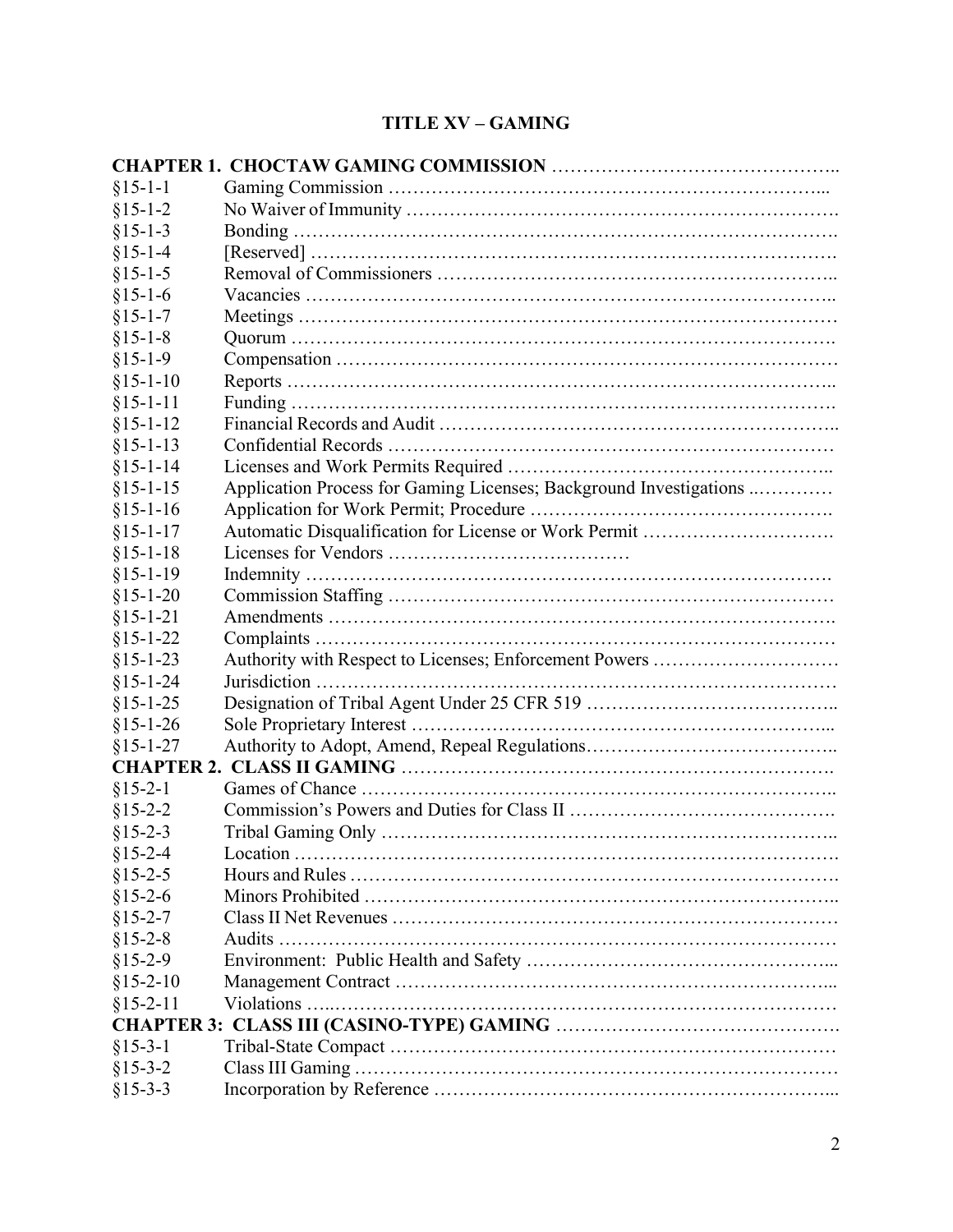### CHAPTER 1. CHOCTAW GAMING COMMISSION

#### §15-1-1 Gaming Commission

- (1) There is hereby established the Choctaw Gaming Commission (Commission), which shall regulate all activities under this Title XV (Title). The Commission shall consist of three members composed of a Chairman and two Associate Commissioners. Commissioners may or may not be members of the Tribe. The Chairman and Associate Commissioners shall be appointed by the Tribal Chief and confirmed by the Tribal Council. Within sixty (60) days of passage of this Restated Title XV, the Tribal Chief shall appoint the initial Chairman to a four (4) year term ending in December of 1996, and the remaining members to an initial three-year term ending in December of 1995. Thereafter, the Tribal Chief shall appoint the Chairman and the Associate Commissioners to terms of four years, subject to approval by the Tribal Council.
- (2) The Tribal Chief shall conduct or cause to be conducted an inquiry into each appointee's financial stability, integrity and good reputation prior to appointing a member to the Commission. No individual who has been convicted of a felony or gaming offense or who has a conflict of interest prohibited by trial law shall be eligible for appointment to or service on the Commission.
- (3) The Chairman shall serve as the Executive Director of the Commission. The Chairman may assign each Associate Commissioner an area of responsibility for Commission day-to-day operations.
- (4) The Commission, within funding or budgets approved by the Tribal Counsel, shall have the following powers and duties:
	- (a) To hire, supervise, train, discipline and dismiss, and to pay such employees, whether full or part-time, temporary or permanent, as the Commission shall determine are needed for the fulfillment of its purposes.
	- (b) To contract for outside professional and other services as deemed necessary by the Commission to discharge its duties provided, that the Commission shall not use or retain attorneys who are not on the Tribal Council's "list of attorneys authorized to perform legal services for the Tribe," as that list may be amended from time to time; purchase or lease office furniture, supplies, equipment and space as needed to fulfill its purposes; establish and maintain such systems and programs as it deems necessary for the proper administration of and accounting for its activities; and to carry out necessary and appropriate functions in furtherance of the Commission's responsibilities. With the approval of the Commission, the signature of the Commission Chairman shall constitute valid authorization of the Commission to enter into contracts.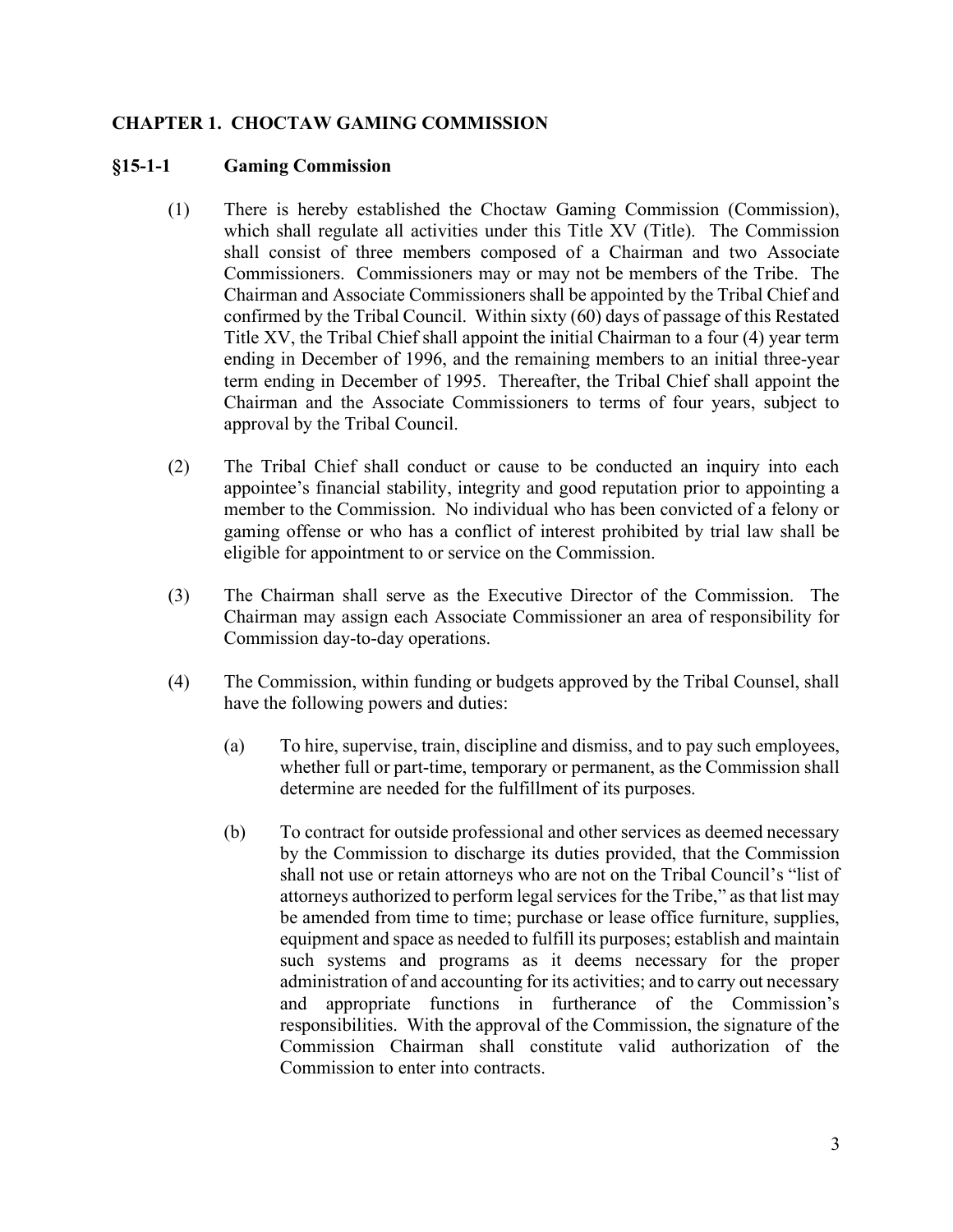- (c) To monitor, oversee and regulate the operation and conduct of all gaming and games of chance within tribal lands, and to do such things as it deems necessary to ensure that such gaming is conducted in full compliance with this Title, the Tribal-State Compact, the IGRA, and Commission regulations.
- (d) To grant, suspend, or revoke licenses and work permits of persons or entities required to be licensed or permitted under the provisions of this Title, the Tribal-State Compact, or IGRA, and consistent with such provisions, to establish and administer standards and procedures with respect to such licensing and permitting as needed to ensure the reasonable and effective regulation of gaming.
- (e) In connection with its licensing and permitting processes, to conduct or cause to be conducted background investigations of applicants for licenses and permits to determine their suitability for such.
- (f) To inspect, examine, photocopy, and audit all papers, books and records respecting gaming activities operated or conducted within tribal lands as necessary to carry out the duties of the Commission.
- (g) To initiate suits in tribal, state or federal courts for such relief as the Commission deems necessary to carry out its duties and enforce its orders and decisions.
- (h) To establish and collect reasonable fees for applications and renewals of licenses and permits and for other Commission actions.

### §15-1-2 No Waiver of Immunity

 In the exercise of its powers and duties, neither the Commission nor any of its members shall waive the immunity of the Commission or the Mississippi Band of Choctaw Indians ("Tribe") from suit without the expressed consent of the Tribal Council of the Mississippi Band of Choctaw Indians.

### §15-1-3 Bonding

Commission members and commission personnel, if any, must be bonded in an amount of at least \$10,000, which cost shall be borne from the Commission budget.

### §15-1-4 [RESERVED]

#### §15-1-5 Removal of Commissioners

 Commission members may be removed from their position by a majority vote of the Tribal Council at a meeting at which a quorum is present only for neglect of duty, malfeasance in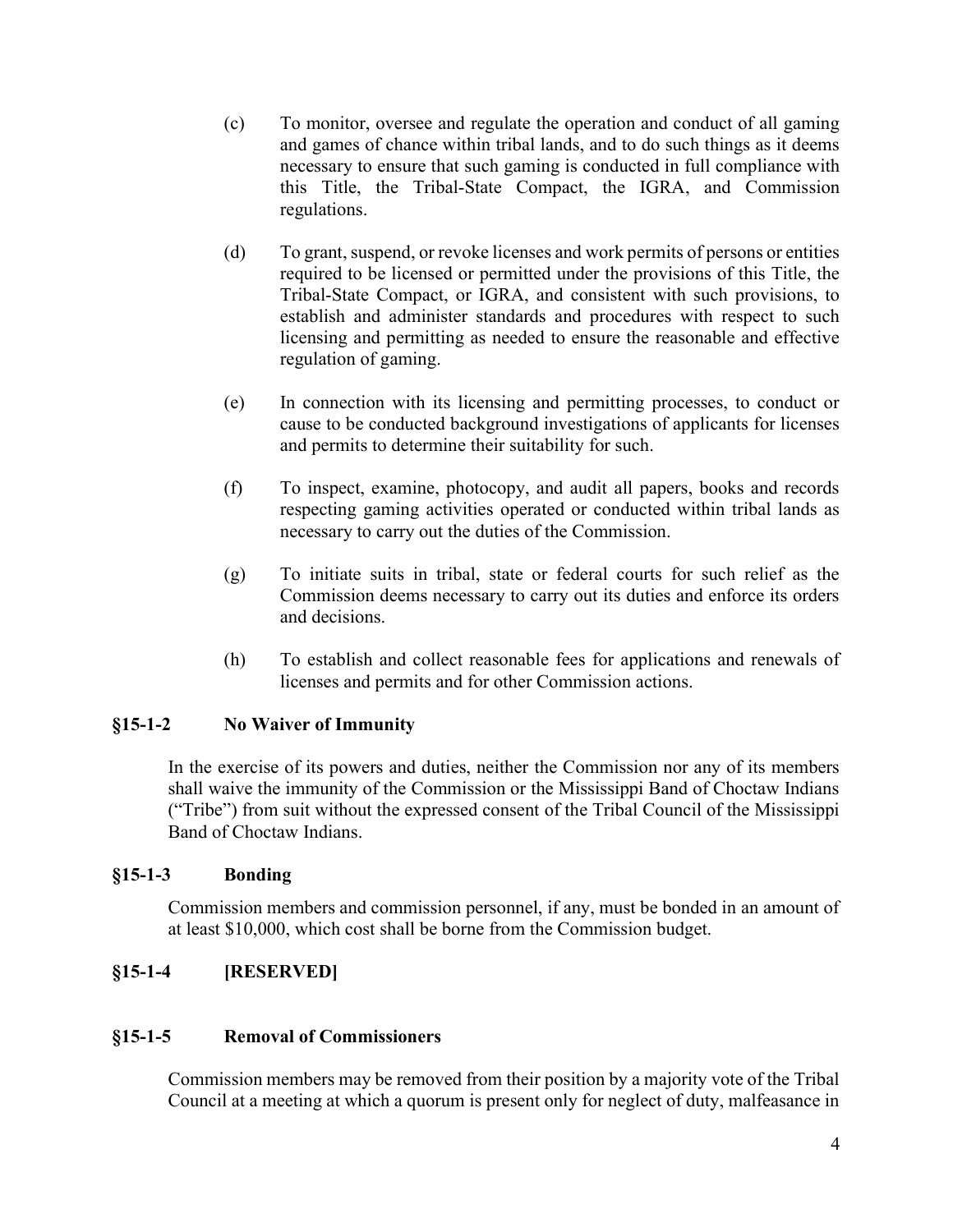office or other just cause, and only upon recommendation to the Tribal Counsel through the Tribal Chief by majority of the remaining Commissioners; provided, however, that the Tribal Council may remove any member without recommendation from the other Commissioners in cases of criminal violation of Tribal, federal or state statutes or regulations.

### §15-1-6 Vacancies

 In the event of a vacancy occurring on the Commission for any reason, the vacancy shall be filled for the remainder of the term by appointment of the Tribal Chief approved by the Tribal Council. Upon expiration of the term of the vacated Commissioner position, the procedure set forth in §15-1-1 shall apply.

## §15-1-7 Meetings

Due to the need for ongoing oversight of gaming operations, management and key employees, and the Commission shall hold meetings at a minimum of once every sixty (60) days. Full minutes are to be kept and filed of all Commission meetings, subject to §15-1- 13 qualifications on confidential and proprietary information. Special meetings may be called by the Chairman or by any two Commissioners, provided formal notification in writing is given to all Commission members at least three (3) days in advance of the meeting date. Formal notification may be waived in emergency situations provided all members of the Commission are contacted by the Chairman and such contact and waiver are duly recorded.

### §15-1-8 Quorum

 Two members of the Board shall constitute a quorum, with all matters governed by a majority vote of the quorum.

### §15-1-9 Compensation

- (1) Subject to receiving funds pursuant to §15-1-11, the Commission shall pay members of the Commission salaries in accordance with this section for their services in oversight and regulation of gaming enterprises on the Choctaw Indian Reservation. The Commission shall also reimburse Commissioners for expenses on behalf of the Commission's activities. All reimbursable expenses shall conform to prevailing Tribal Government administrative procedures.
- (2) The Chairman of the Commission shall be paid at a rate equal to or greater than the grade TS 30 of the Tribal wage scale, as it may be adjusted from time to time. The associate members of the Commission shall be paid at a rate equal to or greater than grade TS 25 of the Tribal wage scale, as it may be adjusted from time to time.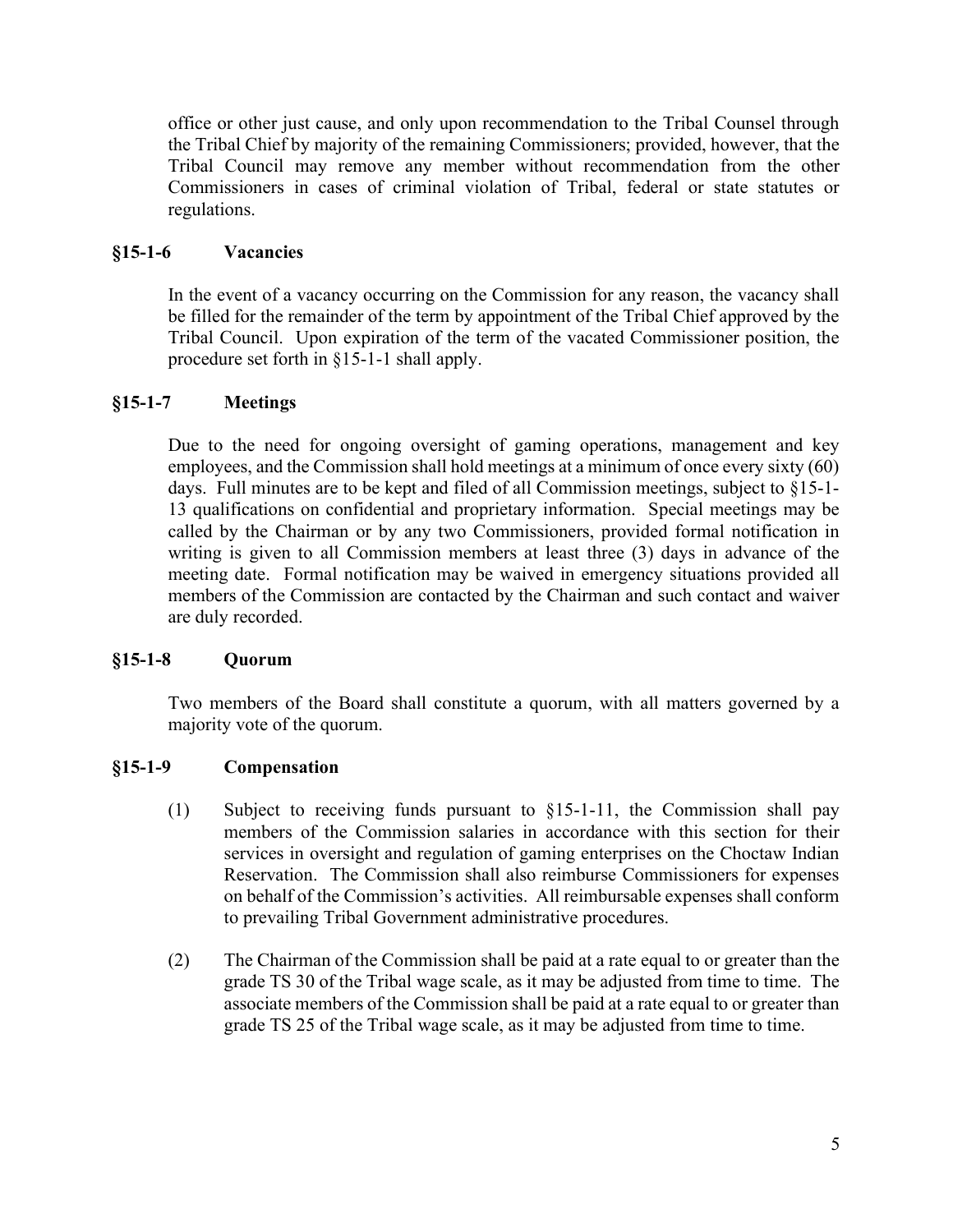#### §15-1-10 Reports

The Commission shall submit an annual report to the Trial Council through the Tribal Chief and provide any other interim reports and information as requested by the Tribal Chief and in such form as may be specified certifying conformance of each gaming enterprise to applicable Tribal and federal law and licensing requirements, applicable Tribal-State Compact provisions and to the Commission's regulations in the conduct of their gaming activities. The annual report shall also summarize any notices of violation issued by the Commission during the immediately preceding year. Notwithstanding the foregoing, in making such reports available to the Tribal Chief or the Tribal Council, the Commission shall adhere to all applicable Tribal and federal law regarding the disclosure of confidential information.

#### §15-1-11 Funding

- (1) The Commission shall annually adopt and assess a fee upon the gross revenue of all licensed gaming entities not to exceed two percent (2%) for the purpose of paying costs incurred in carrying out is specific investigative oversight and operation responsibilities. Assessments must be duly recorded and filed for audit purposes.
- (2) No monies may be expended by the Commission until a budget has been submitted for review and approval by the Tribal Council. All Commission operating revenues and expenditures must be reviewed by the Tribal Chief or his designee for conformance with standard Tribal administrative financial procedures.
- (3) Any Commission funding needs and expenditures beyond two percent (2%) of gross revenues of gaming activities licensed by the Commission must be submitted to the Tribal Chief for Tribal Counsel review, approval and appropriation in amounts necessary for the operation of the Commission. Residual funds collected in excess of expenditures shall be returned to the Tribal Council to be deposited into the Tribal general fund at the end of the Tribe's fiscal year.
- (4) For purposes of this section, "gross revenues" means total amount of money wagered, less amounts paid out as prizes or paid for prizes awarded.

#### §15-1-12 Financial Records and Audits

 The Commission shall maintain accurate and complete records of the financial affairs of the Commission, and the Chairman of the Commission shall cause an annual audit of the Commission's financial affairs to be conducted by a certified public accountant in accordance with generally accepted accounting principles, consistently applied and shall furnish an annual budget, an annual balance sheet and complete financial report of the Commission to the Tribal Council through the Tribal Chief within three (3) months of the close of the Tribe's fiscal year.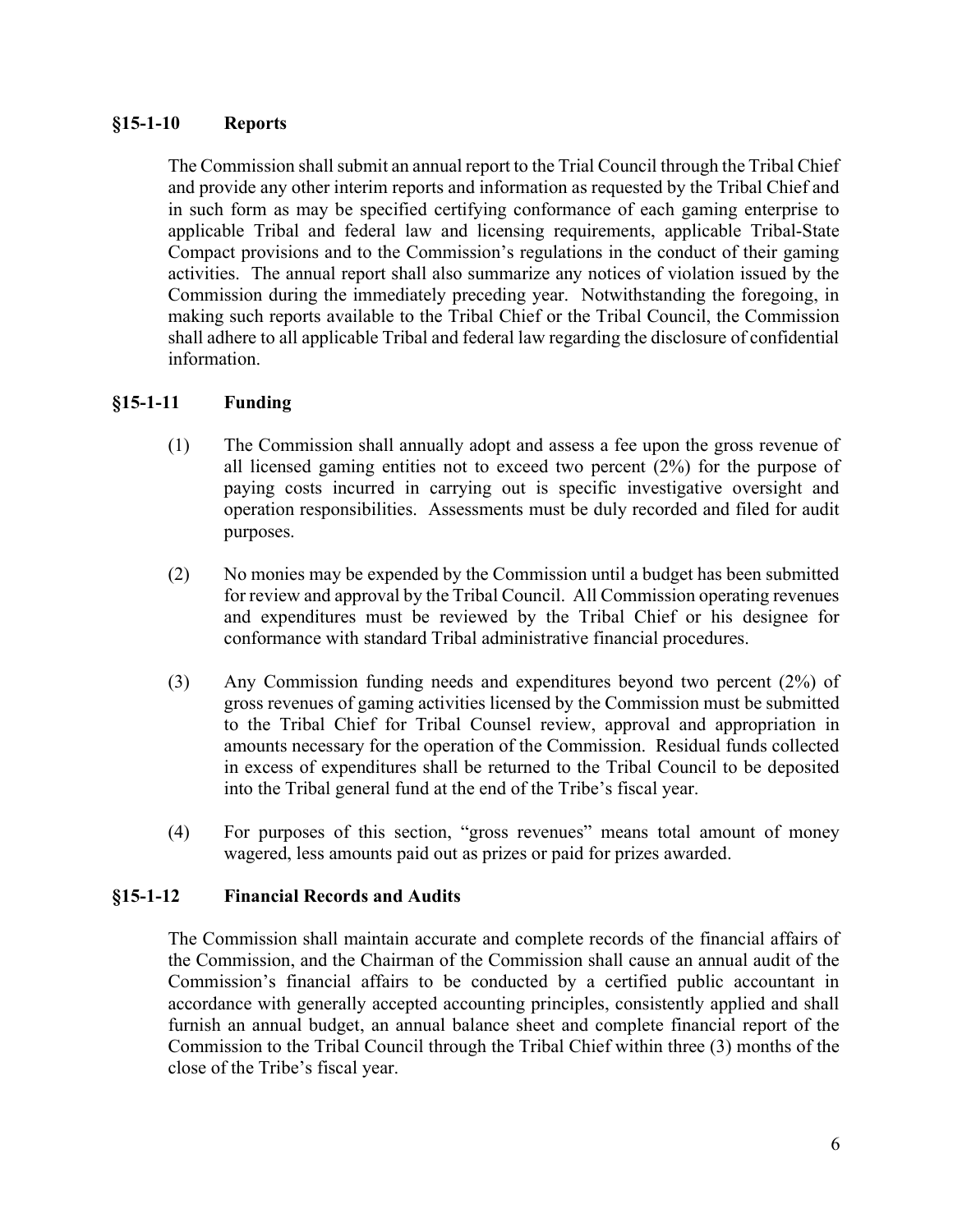### §15-1-13 Confidential Records

- (1) The Commission shall maintain a file listing all applications for licenses and work permits under this title and a record of all Commission actions on such applications, and such records shall not be confidential.
- (2) Confidential information shall include:
	- (a) records and financial data acquired by the Commission in carrying out is background investigations of potential gaming entities, managers and key employees and
	- (b) proprietary financial data. Except as otherwise provided herein, confidential information is prohibited from public disclosure either by the Commission or by individual Commissioners. Confidential or proprietary records, in whole or in part, shall not be included as sections of or attachments to Commission budget documents, annual reports, minutes or audit findings. Copies of confidential or proprietary records may be forwarded to the NIGC or other applicable regulatory agency upon the written request of that agency or in compliance with the appropriate reporting requirements of this Title, the IGRA and any Tribal-State Compact.
	- (c) any other category of information deemed confidential by regulations adopted by the Commission pursuant to this Title or by order of the Commission.

## §15-1-14 Licenses and Work Permits Required

- (1) No entity or person shall enter into a binding management contract for operation and management of gaming activity with the Tribe or shall be hired as a primary management official or key employee of a gaming enterprise operated pursuant to this Title, unless such entity or person is the holder of gaming license issued by the Commission. The Commission shall provide notification to the Tribal Council through the Tribal Chief and to the NIGC of any such gaming licenses issued pursuant to this Title, within 30 days of the license issuance. Separate licenses will be required for each place or location where gaming is conducted.
- (2) Persons not required to be licensed as primary management officials or key employees shall not be employed to work in a gaming enterprise operated pursuant to this Title, unless such person is the holder of a gaming license or work permit issued by the Commission.
- (3) For purposes of this Title, a "key employee" means an employee of the Tribe or a Tribal gaming licensee: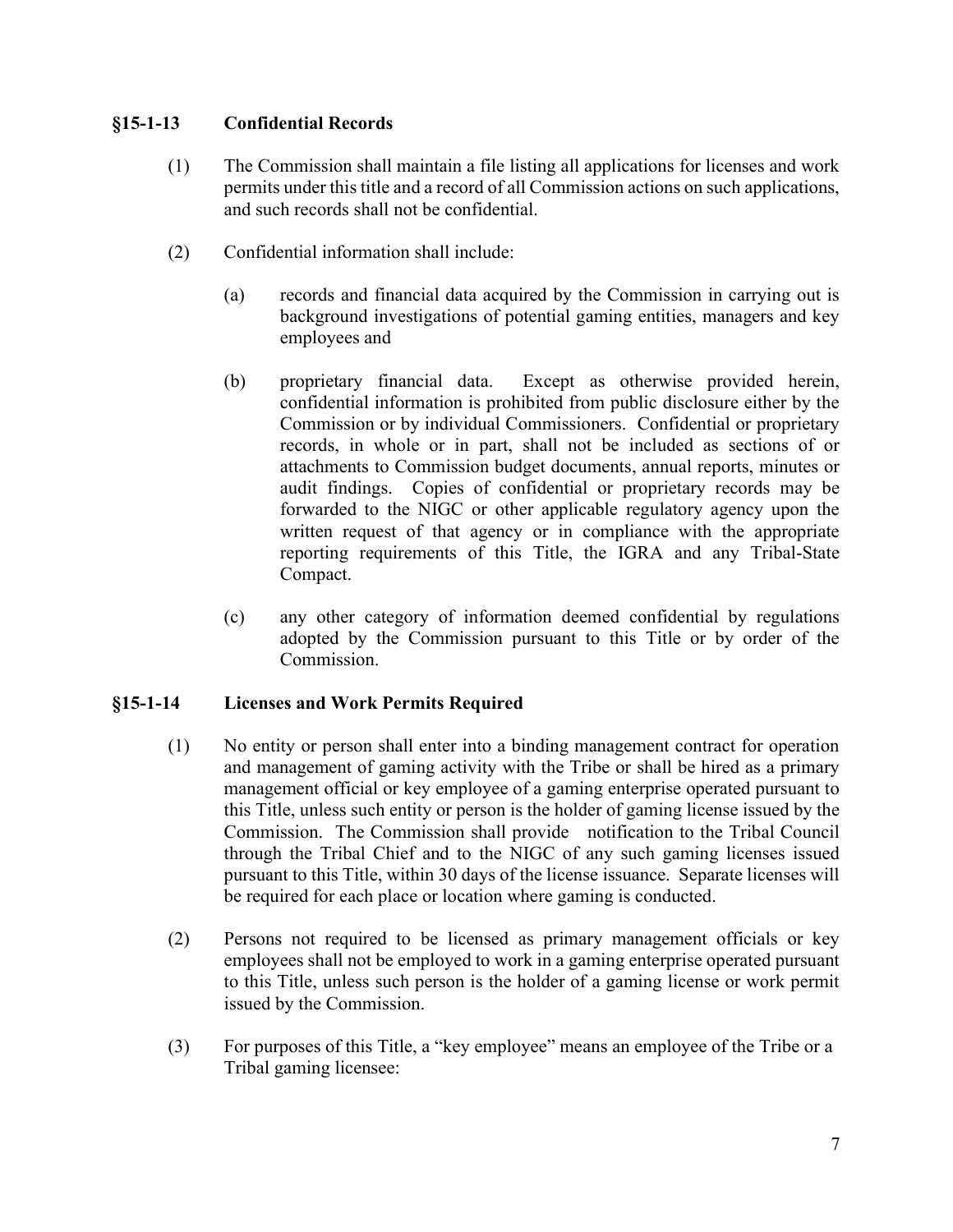- (a) Who performs one or more of the following functions:
	- (i) Bingo Caller;
	- (ii) Counting room supervisor;
	- (iii) Chief of security;
	- (iv) Custodian of gaming supplies or cash;
	- (v) Floor manager;
	- (vi) Pit boss;
	- (vii) Dealer;
	- (viii) Croupier;
	- (ix) Approver of credit; or
	- (x) Custodian of gambling devices including persons with access to cash and accounting records within such device.
- (b) If not otherwise included, any other person whose total cash compensation is in excess of \$30,000 per year (as required by the Tribal-State Compact even though the threshold for the NIGC to do background checks on such persons is \$50,000 unless otherwise included); or
- (c) If not otherwise included, the four most highly compensated persons in the gaming operation; or
- (d) Any other individual designated by the Commission as a key employee, even if the NIGC does not recognize that individual as a key employee for NIGC background check purposes.
- (4) For purposes of this Title, a "primary management official", means an employee of the Tribal or a Tribal gaming licensee who performs the following functions:
	- (a) The person having management responsibility for a management contract;
	- (b) Any person who has authority:
		- (i) to hire and firm employees; or
		- (ii) to set up working policy for the gaming operation; or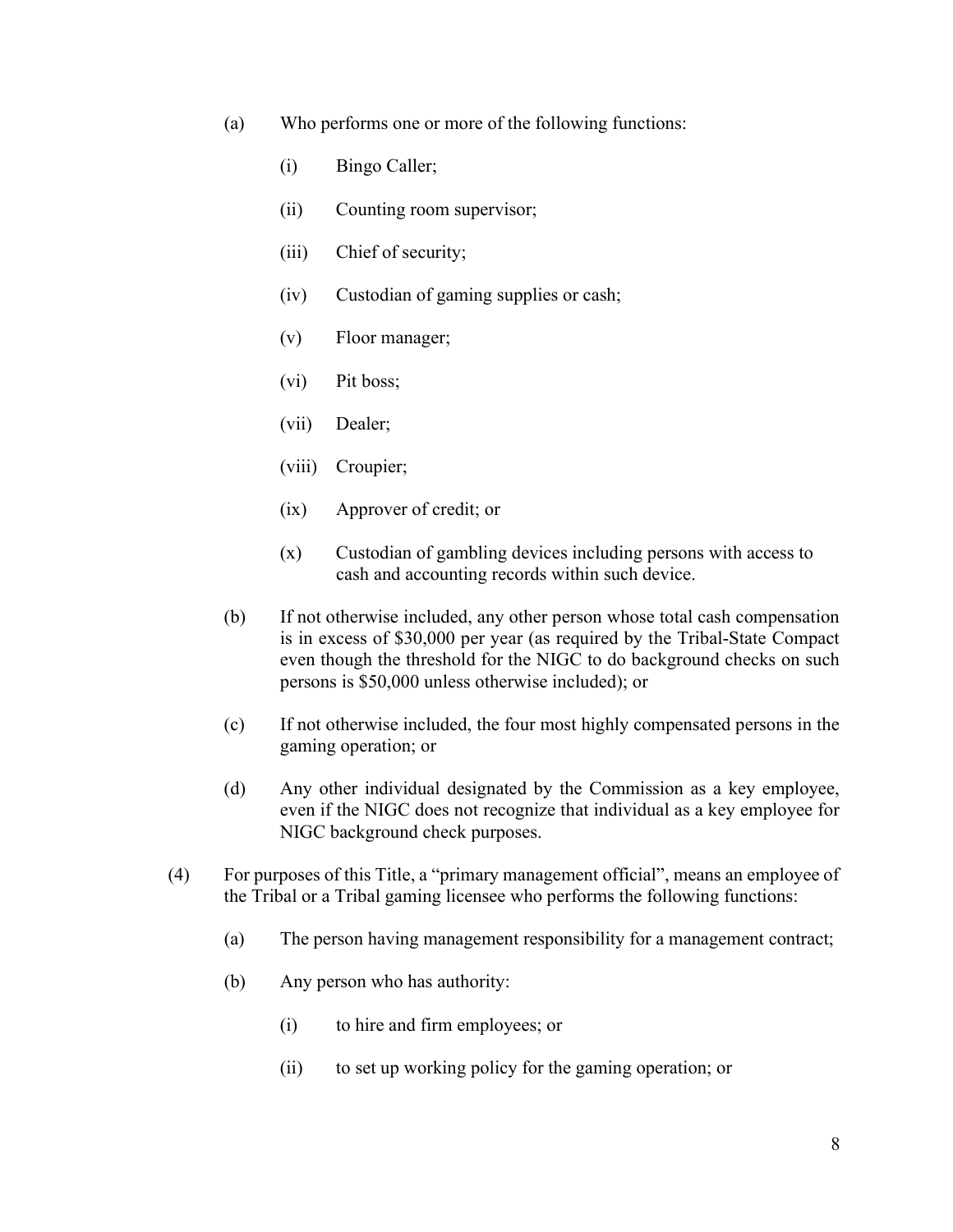- (c) The chief financial officer or other person who has financial management responsibility; or
- (d) Any other individual designated by the Commission as a primary management official, even if the NIGC does not recognize that individual as a primary management official for NIGC background check purposes.
- (5) All licensed primary management officials, key employees, and permitted employees shall wear identification badges. Security and surveillance personnel may be exempted from this requirement in performance of special functions.

## §15-1-15 Application Process for Gaming Licenses; Background Investigations

- (1) The Commission shall require all applicants for gaming licenses (entities proposing to enter into gaming management contracts and primary management officials and key employees) to pay a non-refundable application fee in an amount determined by order of the Commission and to complete an application form containing sufficient information to allow a background investigation of the applicant in conformance with requirements of federal regulations and the Tribal-State Compact.
- (2) The Tribe shall create and maintain an investigative report for each background investigation of a primary management official or key employee. Investigative reports shall include all of the following information:
	- (a) Steps taken in conducting the investigation;
	- (b) Results obtained;
	- (c) Conclusions reached; and
	- (d) The basis for those conclusions.
- (3) Before a license is issued to a primary management official or key employee, an authorized Commission official shall make a finding concerning the eligibility of that person for receiving a gaming license by reviewing the applicant's prior activities, criminal record, if any, and reputation, habits and associations.
- (4) Copies of the eligibility determination shall be included with the notice of results that must be submitted to the NIGC before the licensing of a primary management official or key employee.
- (5) The notice of results of the investigation shall include verification of compliance with all provisions of 25 C.F.R. 556 and shall at minimum including the following information:
	- (a) The applicant's name, date of birth, and social security number;
	- (b) The date on which the applicant began, or will begin, working as a primary management official or key employee;
	- (c) A summary of the information presented in the investigative report, including: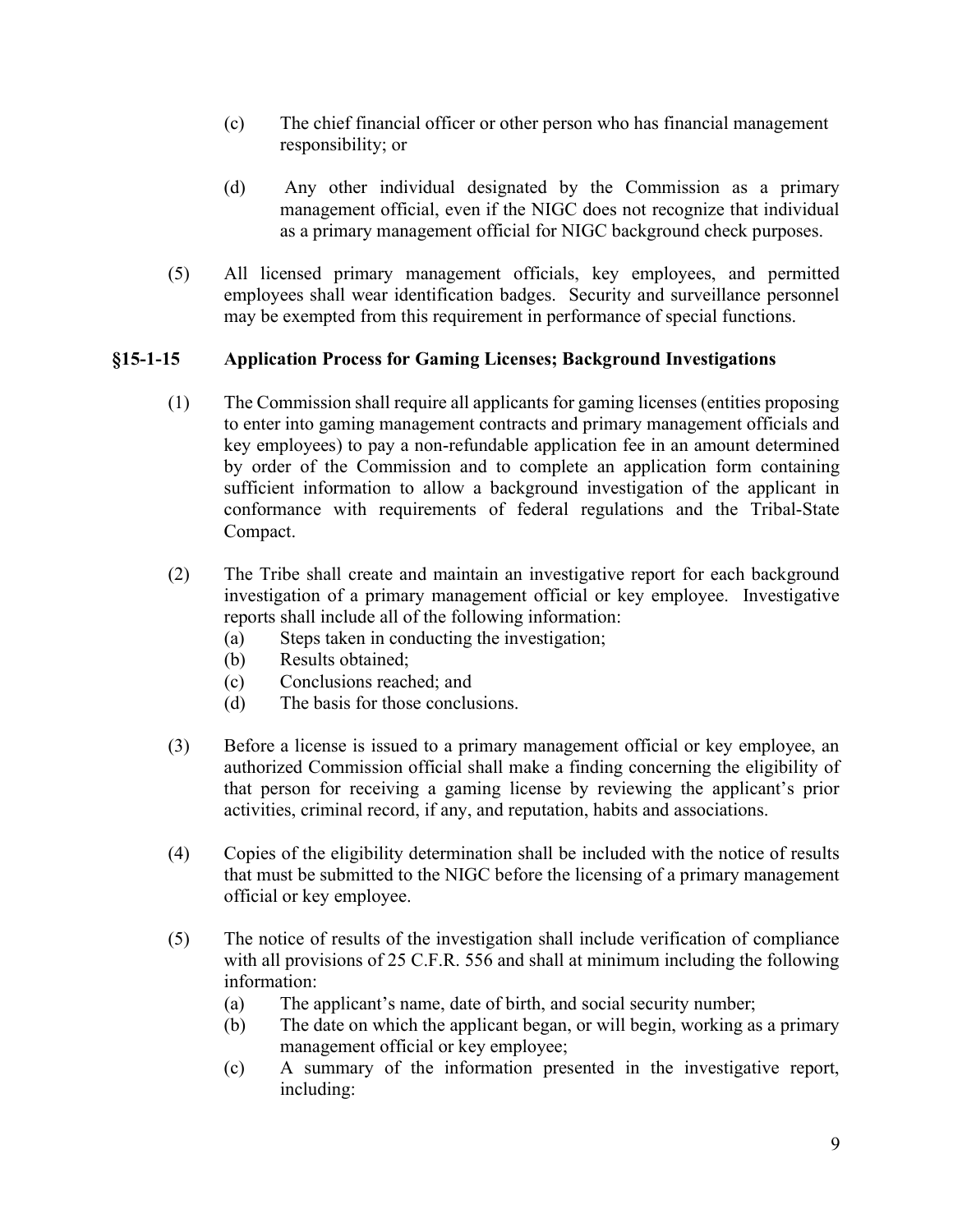- (i) licenses that have previously been denied;
- (ii) gaming licenses that have been revoked, even if subsequently reinstated;
- (iii) every known criminal charge brought against the applicant prior to the date of the application; and
- (iv) every felony offense of which the applicant has been convicted or any ongoing prosecutions; and
- (d) A copy of the eligibility determination made in accordance with subsection (3).
- (6) If the Commission determines that investigative costs shall exceed amounts set by order of the Commission for any type of license or permit issued by the Commission, the Commission shall notify the applicant in writing of the estimated or actual costs to be incurred by the Commission in performing or causing to be performed a background investigation, and require the applicant to pay such estimated costs to the Commission prior to final decision on the application.
- (7) The Commission shall keep confidential the identity of every person interviewed for background investigations.
- (8) The following notice shall be placed on the Commission's license application form for a key employee or a primary management official before it is filled out by an applicant:

 In compliance with the Privacy Act of 1974, the following information is provided Solicitation of the information of this form is authorized by 25 U.S.C. §§ 2701 et seq. The purpose of the requested information is to determine the eligibility of individuals to be granted a gaming license. The information will be used by the Tribal gaming regulatory authorities and by the NIGC members and staff who have need for the information in the performance of their official duties. The information may be disclosed by the Tribe or the NIGC to appropriate Federal, Tribal, State, local or foreign law enforcement and regulatory agencies when relevant to civil, criminal or regulatory investigations or in connection with the issuance, denial, or revocation of a gaming license, or investigations of activities while associated with a tribe or a gaming operation. Failure to consent to the disclosures indicated in this notice will result in the Tribe being unable to license you for a primary management official or key employee position. The disclosure of your Social Security Number (SSN) is voluntary. However, failure to supply a SSN may result in errors in processing your application.

(9) The following additional notice shall be placed on the applicant form for a key employee or a primary management official before it is filled out by an applicant:

 A false statement on any part of your license application may be grounds for denying a license or the suspension or revocation of a license. Also, you may be punished by fine or imprisonment (U.S. Code, Title 18, Section 1001).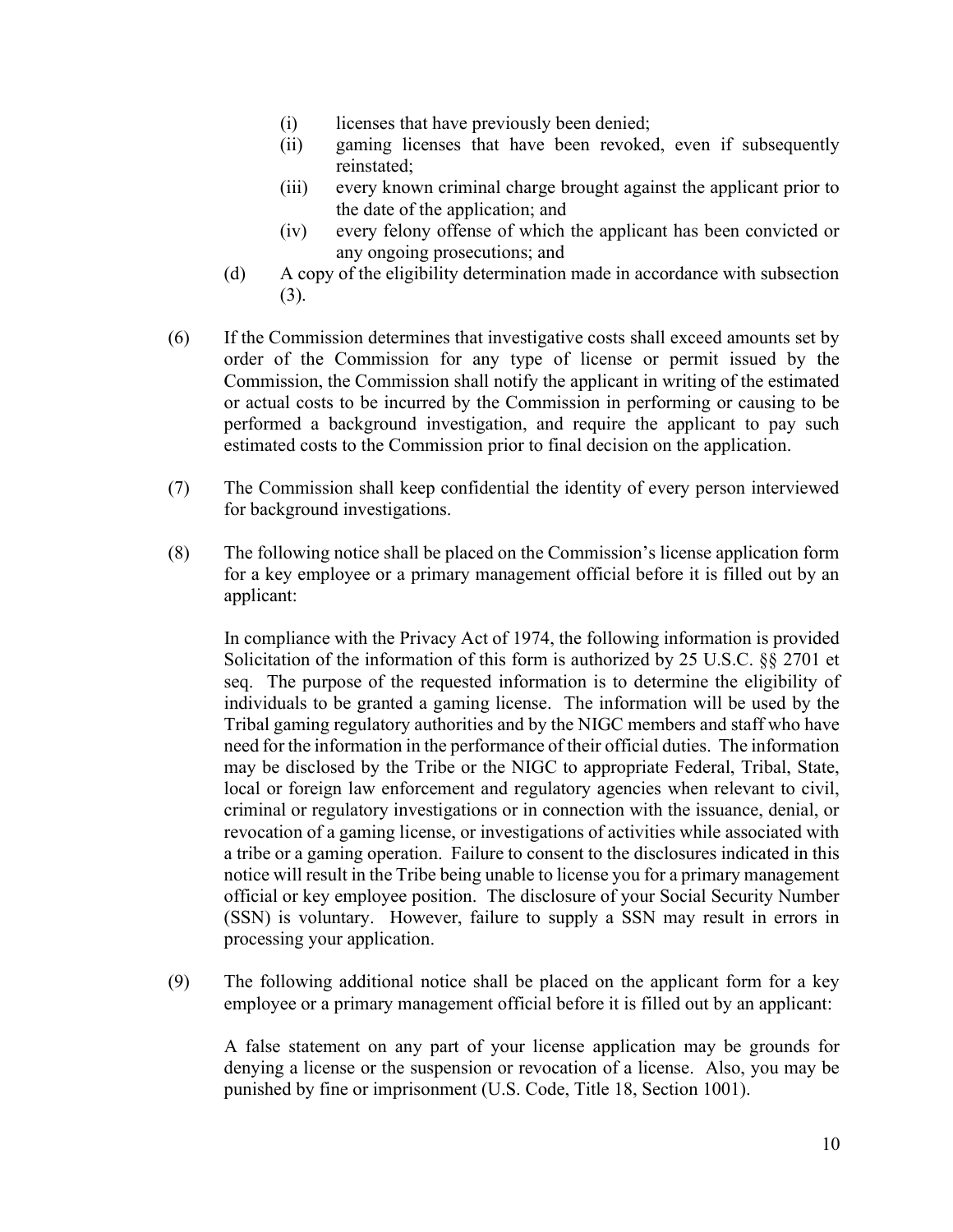- (10) The Commission shall ensure that background investigations are conducted on all applicants for Tribal gaming licenses and that continuing oversight of primary management officials and key employees is conducted. The Commission shall notify the Tribal Chief and the NIGC of the results of background checks on any applicants prior to issuance of any Tribal gaming license, and shall provide other notifications or reports as may be required by any applicable Tribal-State Compact. All criminal history checks, to the extent permitted by the NIGC, shall be conducted pursuant to the rules and regulations of the NIGC and shall include a check through the Federal Bureau of Investigation, National Criminal Information Center, ("NIGC check"). If the NIGC will not conduct a background check on an applicant for a tribal gaming license, then the Commission shall conduct a background check on such individuals by alternate means that the Commission determines is appropriate. For all key employee and primary management officials, the Commission shall issue to the NIGC a notice of the results of the background investigations provided, however, the Commission shall not have to comply with this requirement with regard to key employees and primary management officials for whom the NIGC does not conduct background checks.
- (11) Fingerprint impressions shall be obtained from all applicants for a license. All fingerprint impressions shall be accompanied by a "Fingerprint Certification Card Verification" form to be provided by the Commission. Copies of all fingerprint impressions shall be sent directly to the NIGC for those positions for which the NIGC will conduct a background check. The Commission shall be the law enforcement agency responsible for this process.
- (12) The Commission shall retain, for no less than three (3) years from the date a primary management official or key employee is terminated from employment with the Tribe, the following documentation:
	- 1. Applications for licensing;
	- 2. Investigative reports; and
	- 3. Eligibility Determinations.
- (13) The Commission shall obtain from each primary management official and key employee, as part of the license application, all of the following information:
	- (a) Full name, other names used (oral or written), social security number, birth date, place of birth, citizenship, gender and all languages spoken and/or written;
	- (b) Currently, and for the previous five (5) years, business and employment positions held, ownership interests in those businesses, business and residential addresses, and driver's license numbers;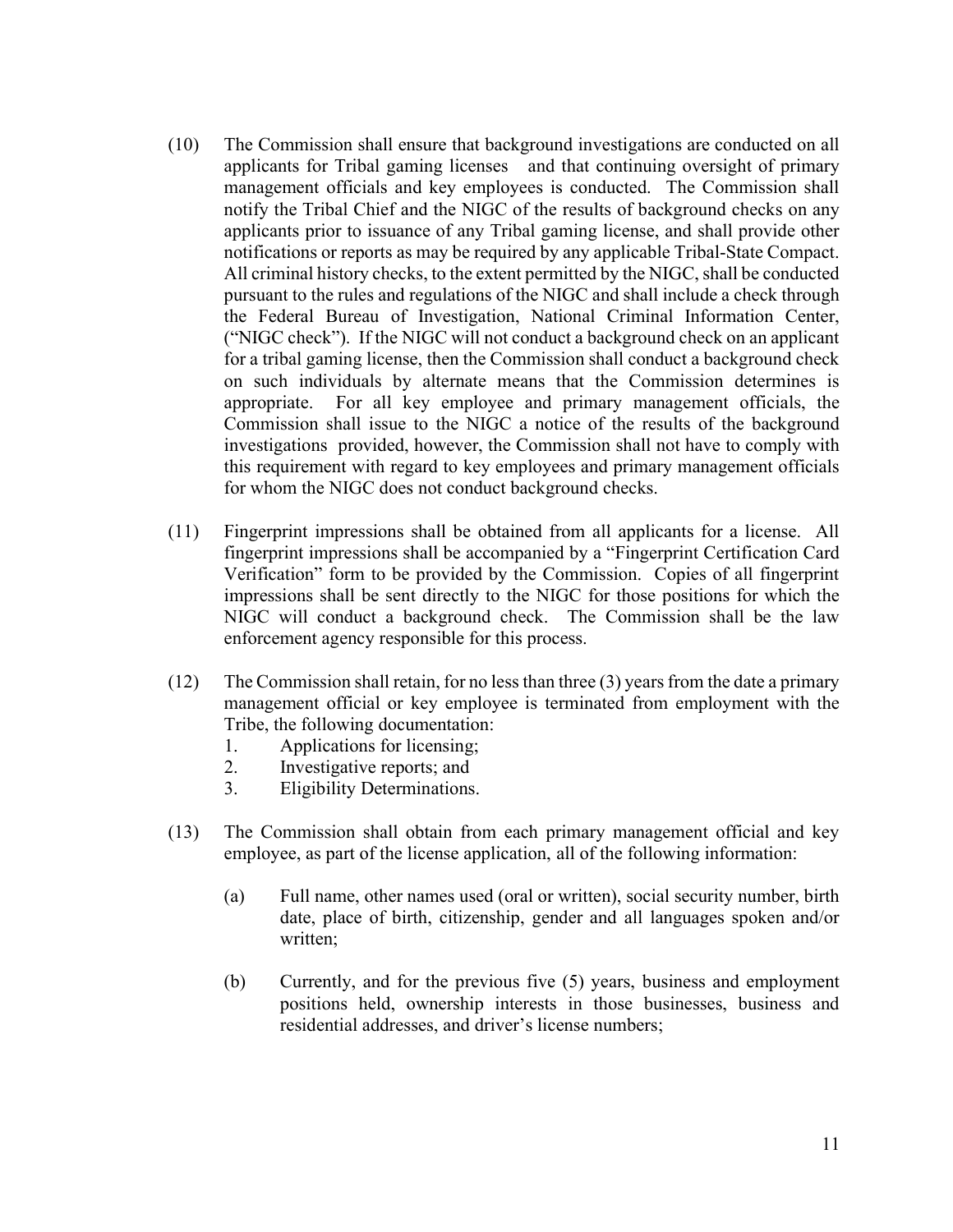- (c) The names and current addresses of at least three (3) person references, including one (1) personal reference who was acquainted with the applicant during each period of residence listed under paragraph (C)(2) of this section;
- (d) Current business and residential telephone numbers, and all cell phone numbers;
- (e) A description of any existing and previous business relationships with other tribes, including any ownership interests in the businesses;
- (f) A description of any existing and previous business relationships with the gaming industry generally, including ownership interests in the businesses;
- (g) The name and address of any licensing or regulatory agency with which the person has filed an application for a license or permit related to gaming, whether or not such license or permit was granted;
- (h) For each felony for which there is an ongoing prosecution or a conviction, the charge, the name and address of the court involved, and the date of disposition, if any;
- (i) For each misdemeanor conviction or ongoing misdemeanor prosecution prior to the date of the application, the name and address of the court involved and the date of disposition, if any;
- (j) For each criminal charge, whether or not there is a conviction, if such criminal charge is prior to the date of the application, and is not otherwise listed pursuant to paragraphs  $(C)(8)$  or  $(C)(9)$  of this Section, the criminal charge, the name and address of the court involved, and the date of disposition, if any;
- (k) The name and address of any licensing or regulatory agency with which the person has filed an application for an occupational license or permit, whether or not such license or permit was granted;
- (l) A photograph;
- (m) Any other information the Tribe deems relevant; and
- (n) Fingerprints obtained in accordance with procedures adopted by the Tribe pursuant to 25 C.F.R. § 522.2(h).
- (14) When a primary management official or key employee is employed by the Tribe, a complete application file, containing all of the information listed in subsection 14 shall be maintained.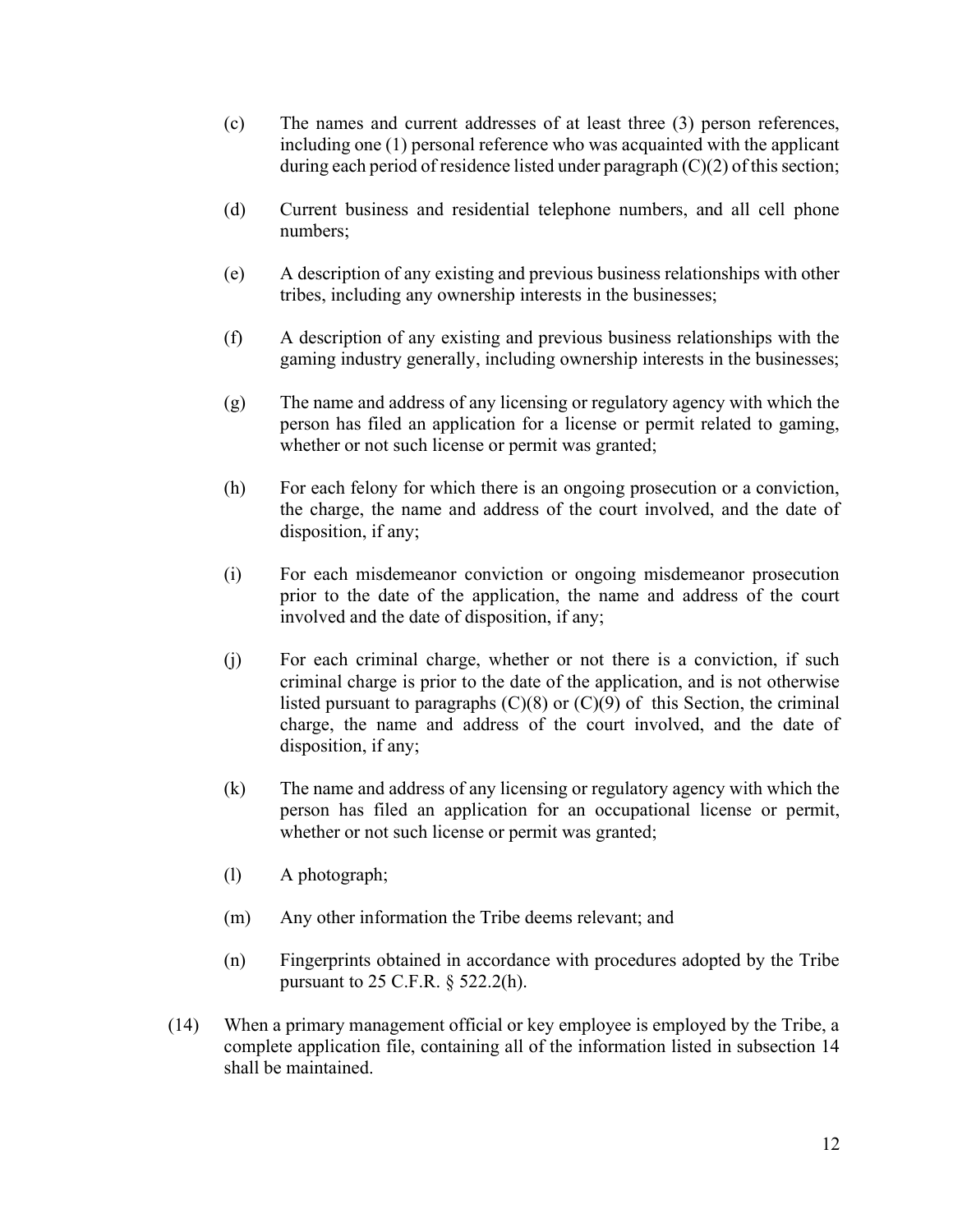- (15) The Tribe shall not employ an individual in a primary management official or key employee position who does not have a license prior to beginning work at the gaming operation.
- (16) For applicants who have undergone an NIGC check, the Commission must reconsider a license application for a primary management official or key employee if it receives a statement of itemized objections to issuing such a license from the NIGC, and those objections are received within 30 days of the NIGC receiving a notice of results of the applicant's background investigation. The Commission shall take the NIGC's objection into account when reconsidering a license application. The Commission will make the final decision whether to issue a license to an applicant for a primary management official or key employee position. If the Commission has issued a license to a primary management official or key employee before receiving the NIGC's statement of objections, notice and a hearing shall be provided to the licensee.
- (17) When the Commission does not issue a license to an applicant for a primary management official or key employee position, or revokes a previously issued license after reconsideration, it shall:
	- (a) Notify the NIGC; and

.

- (b) Forward copies of its eligibility determination and notice of results of the applicant's background investigation to the NIGC for inclusion in the Indian Gaming Individuals Record System.
- (18) If, after a license is issued to a primary management official or a key employee, the Tribe receives notice from the NIGC that the primary management official or key employee for whom an NIGC check was performed, is not eligible for employment, the Commission shall do the following:
	- (a) Immediately suspend the license;
	- (b) Provide the licensee with written notice of the suspension and proposed revocation; and
	- (c) Provide the licensee with notice of a time and place for a hearing on the proposed revocation of the license.
	- (d) The right to a revocation hearing vests only when a license is granted under an ordinance approved by the NIGC Chair. Following a revocation hearing, the Commission shall decide whether to revoke or reinstate the license at issue. The Tribe shall notify the NIGC of its decision to revoke or reinstate a license within 45 days of receiving notification from the NIGC that a primary management official or key employee is not eligible for employment.

### §15-1-16 Application for Work Permit; Procedure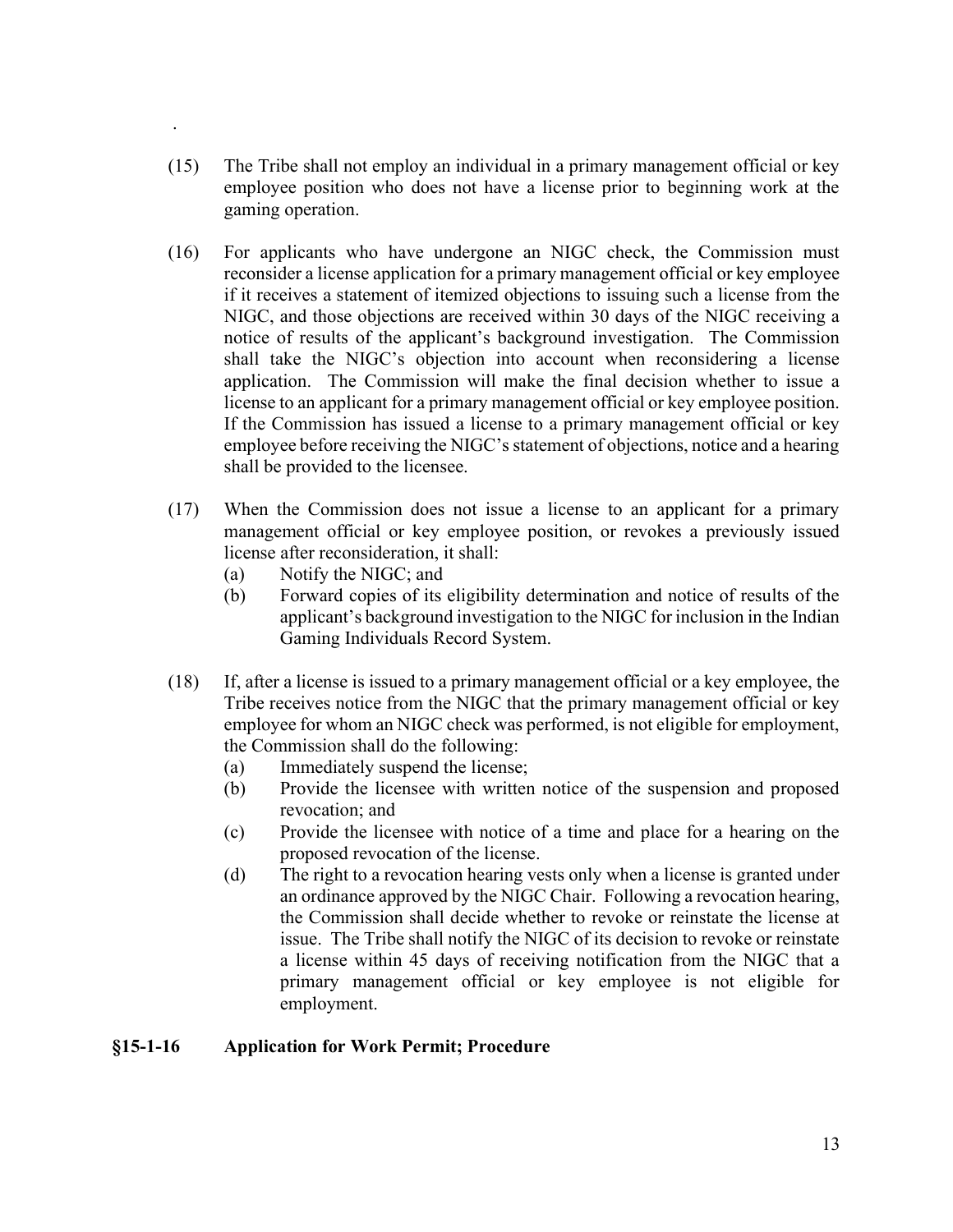- (1) Fingerprint impressions shall be obtained from all applicants for work permits. All fingerprint impressions shall be accompanied by a "Fingerprint Certification Card Verification" form to be provided by the Commission.
- (2) An applicant for a work permit shall pay the application fee established by the Commission, by regulation or order, which shall be sufficient to cover the costs of processing the application.
- (3) The Commission may either grant or deny the work permit based upon its investigation and review of the application.
- (4) Applicants for a work permit shall undergo a background check of a type determined sufficient by the Commission.

### §15-1-17 Automatic Disqualification for License or Work Permit

The Commission shall deny or revoke gaming licenses or work permits to persons or entities whose prior activities, criminal record or records, habit and associations pose a threat to the public interest or to the effective regulation of gaming or create or enhance the dangers of unsuitable, unfair or illegal practices and activities in connection with gaming activities. All gaming licenses and work permits shall be reviewed and, if appropriate, renewed on an annual basis, except that the Commission may allow, by order of the Commission, that some or all gaming licenses and work permits may be renewed every two (2) years, after the first two (2) annual renewals. The Commission shall promptly provide notification to the National Indian Gaming Commission of renewals of license and other notifications as may be required by an applicable Tribal-State Compact. Without limiting the foregoing, the Commission must automatically deny or revoke gaming licenses or permits to persons:

- (1) who have been convicted of a felony in any jurisdiction of any crime of moral turpitude;
- (2) who have been convicted of a violation or conspiracy to violate the provisions of this Title or the Indian Gaming Regulatory Act or other federal laws relating to involvement in gaming without required licenses or willful evasion of gaming fees or taxes;
- (3) having a notorious or unsavory reputation or association with such individuals which adversely affect public confidence and trust in gaming;
- (4) whose license or work permit would violate applicable conflict of interest rules;
- (5) who are individual applicants under the age of twenty-one (21).

### §15-1-18 Licenses for Vendors

(1) Vendors of gaming services or supplies, with a value of \$25,000 or more annually, must have a vendor license from the Tribal Gaming Commission in order to transact business with the Tribal gaming operation. Contracts for the professional legal and accounting services are excluded from this Section.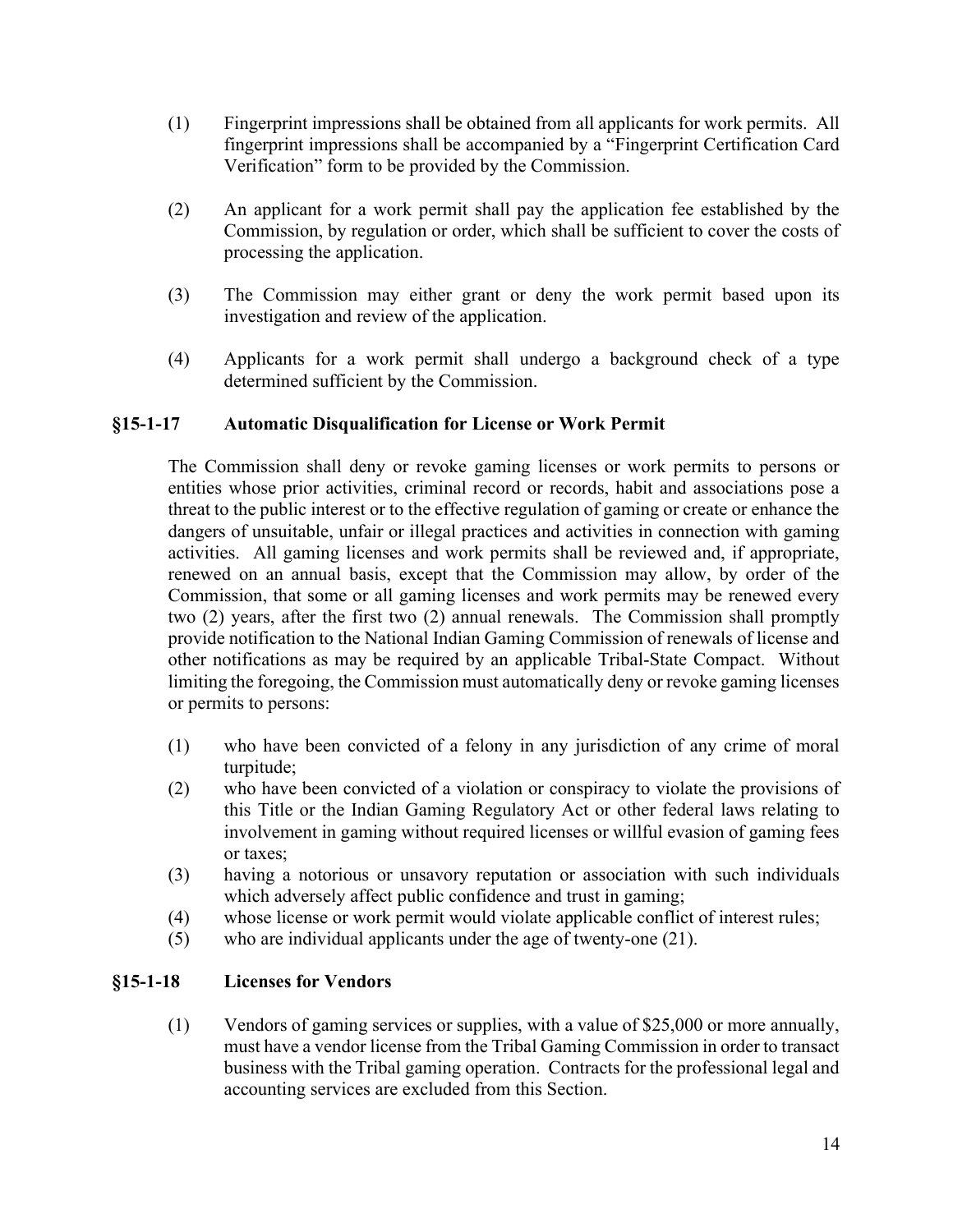- (2) In order to obtain a gaming vendor license, the business must compete a vendor application and submit to background checks of itself and its principals by means that the Commission determines is appropriate. Principals of a business include those officers, directors, managers, owners, partners, and non-institutional stockholders that either ow 10% or more of the business' stock or are the 10 largest stockholders, as well as the on-site supervisors or managers designated in an agreement with the Tribe, if applicable.
- (3) Applications for gaming vendor licenses must include the following:
	- (a) Name of business, business address, business telephone number(s), federal tax identification number (or social security number, if a sole proprietorship), main office address (if different from business address), any other names used by the applicant in business, and type of service(s) applicant will provide;
	- (b) Whether the applicant is a partnership, corporation, limited liability company, sole proprietorship or other entity;
	- (c) If the applicant is a corporation or limited liability company, the state of incorporation or formation, and if such is not the State of Mississippi, the qualification to do business in the State of Mississippi;
	- (d) Trade name, other names ever used and names of any wholly owned subsidiaries or other businesses owned by the vendor or its principals;
	- (e) General description of the business and its activities.
	- (f) Whether the applicant will be investing in, or loaning money to, the gaming operation, and, if so, how much;
	- (g) A description of any existing and previous business relationships with the gaming industry generally, including interests in those businesses;
	- (h) A list of Indian tribes with which the vendor has an existing or previous business relationship, including ownership, financial or management interests in any non-gaming activity;
	- (i) Names, addresses and telephone numbers of three (3) business references with whom the company has regularly done business for the last five (5) years;
	- (j) The name and address of any licensing or regulatory agency with which the business has filed an application for a license or permit related to gaming, whether or not such license or permit was granted;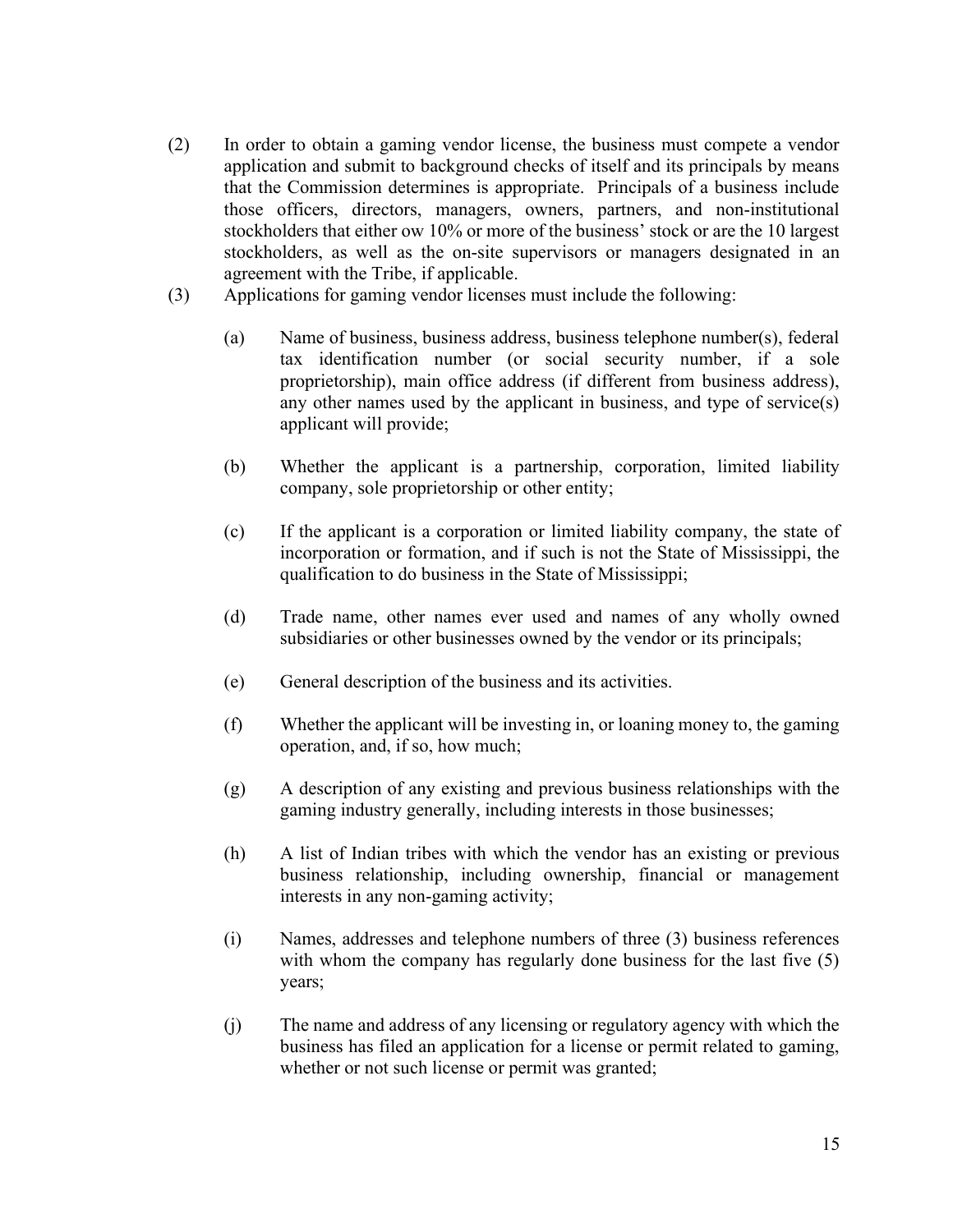- (k) If the business has ever had a license revoked for any reason, the circumstances involved;
- (l) A list of lawsuits to which the business has been a defendant, including the name and address of the court involved, and the date and disposition, if any;
- (m) A list of the business' funding sources and any liabilities of \$50,000 or more;
- (n) A list of the principals of the business, their social security numbers, addresses, telephone numbers, titles and percentage of ownership in the company; and
- (o) Any further information the Tribe deems relevant.
- (4) The following notice shall be placed on the application for a vendor and its principals: Inclusion of false or misleading information in the vendor application may be grounds for denial or revocation of the Tribe's vendor license.
- (5) A vendor may submit to the Commission a copy of a recent license application to another jurisdiction if it contains the information listed above. The vendor will be required to submit, in writing, any changes in the information requested by the Tribe not contained in the other application.

## §15-1-19 Indemnity

The Commission shall indemnify, where Commission funds are available, any past, present, or future Commissioner for actual losses, expenses, costs of defense or liabilities incurred in connection with any claim or suit brought against the Commissioner for alleged negligence of wrongful conduct while providing service to the Commission; provided, however, that no Commissioner shall be indemnified in connection with any claim or liability arising out of the Commissioner's own willful misconduct, bad faith or conduct outside the scope of his authorized powers or duties set forth in this title, and provided further that this indemnity shall be limited to the extent that insurance coverage does not adequately indemnify or make the Commissioner whole.

## §15-1-20 Commission Staffing

(1) The Commission shall adhere to standardized Tribal personnel and administrative practices in regarding to any staff recruitment, employment, reduction in force, promotion, training and related employment actions to a publicly announced policy and practice of extending preferential treatment to Indians living on or near the Choctaw Indian Reservation. The Commission is empowered to employ non-Indians when no qualified Indian living on or near the Choctaw Indian Reservation can be recruited, trained or upgraded to fill the given hiring need of the Commission.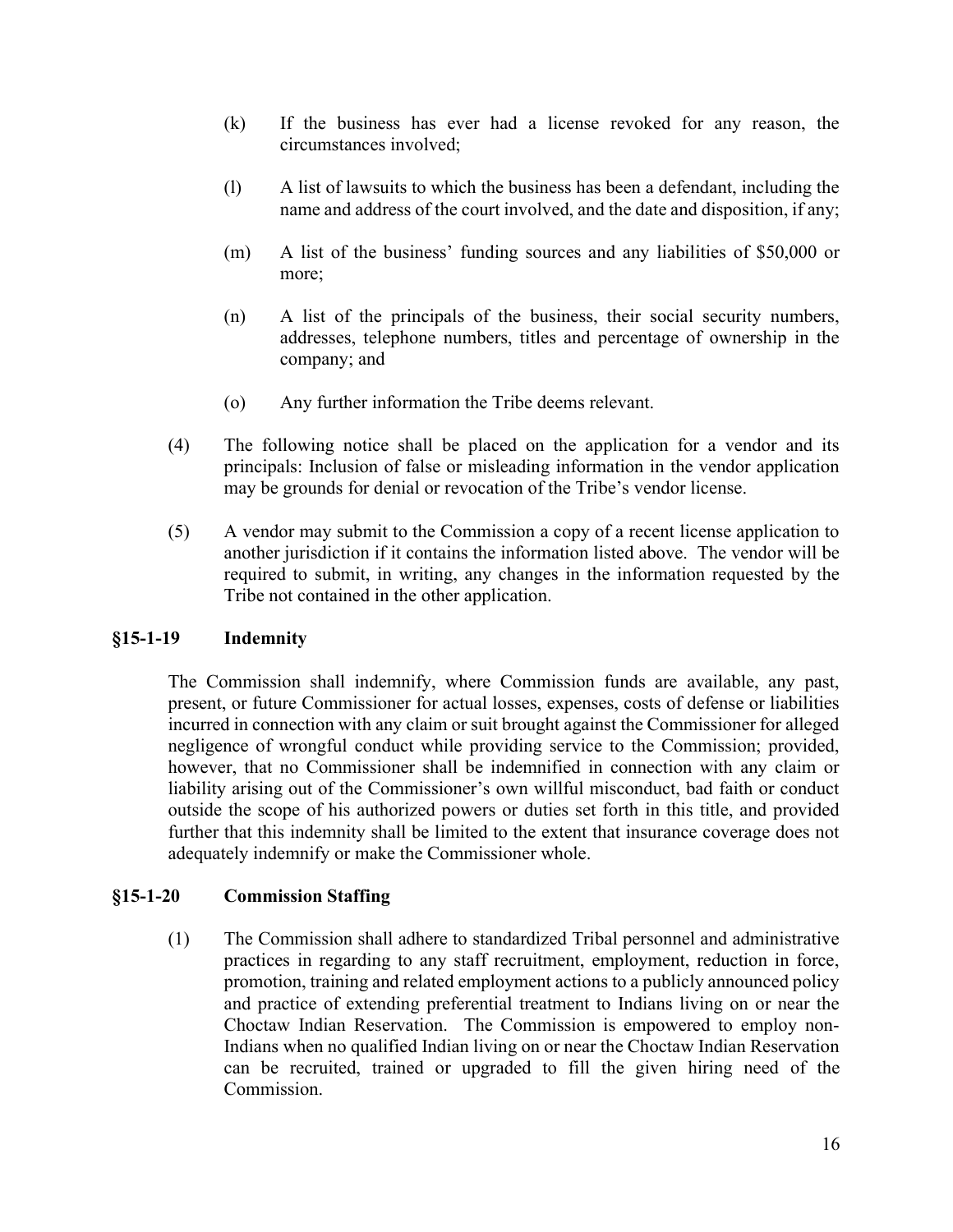(2) The Commission shall authorize the establishment, abolishment, hiring, and determination, if any, and all staff positions, and shall compensate persons in all positions at amounts within funding or budgets approved by the Tribal Council. Further, the Commission may hire a General Counsel and other persons as necessary for purposes of consultation, investigations, or operational support of the Commission and shall compensate such persons at amounts within funding or budgets approved by the Tribal Council.

### §15-1-21 Amendments

Amendments to this Title may be proposed by the Commissioners in the form of a revised ordinance, a copy of which must be served by mail to the Tribal Chief at least two (2) weeks in advance of the tribal Council meeting at which it is to be introduced. An amended ordinance thereafter adopted by the Tribal Council shall become effective upon passage, subject to approval by the NIGC chair.

#### §15-1-22 Complaints

Any gaming participant wishing to contest an action of a licensed gaming entity or gaming official or employee must submit a complaint in writing to the Choctaw Gaming Commission within ten (10) days of the contested action. The Commission, by majority vote, may determine to hold hearings, conduct an investigation, dismiss or affirm the complaint and order appropriate remedial actions or decide to pursue civil or criminal penalties against the gaming entity or gaming official or employee.

#### §15-1-23 Authority with Respect to Licenses and Permits; Enforcement Powers

- (1) The Commission shall exercise its continuing gaming oversight and shall issue, renew or disapprove any application or limit, suspended or revoke gaming licenses and work permits consistent with the provisions of this Title. Any license or work permit granted under this Title is a recoverable privilege, and no licensee or permittee holds any vested right to such license.
- (2) The Commission is authorized to carry out investigations of all prospective and existing gaming licensees, to initiate hearings and to conduct or cause to be conducted announced or unannounced inspections of all gaming premises in order to ensure compliance with tribal and federal law and applicable requirements or any Tribal-State Compact. All licensees are obligated to comply immediately to such Commission requests for information and review of all licensee papers, books and records, or inspection of premises on an announced or unannounced basis.
- (3) The Commission may hold hearings, take testimony, receive evidence and administer oaths or affirmations to witnesses appearing before the Commission in accordance with procedural rules to be adopted by the Commission.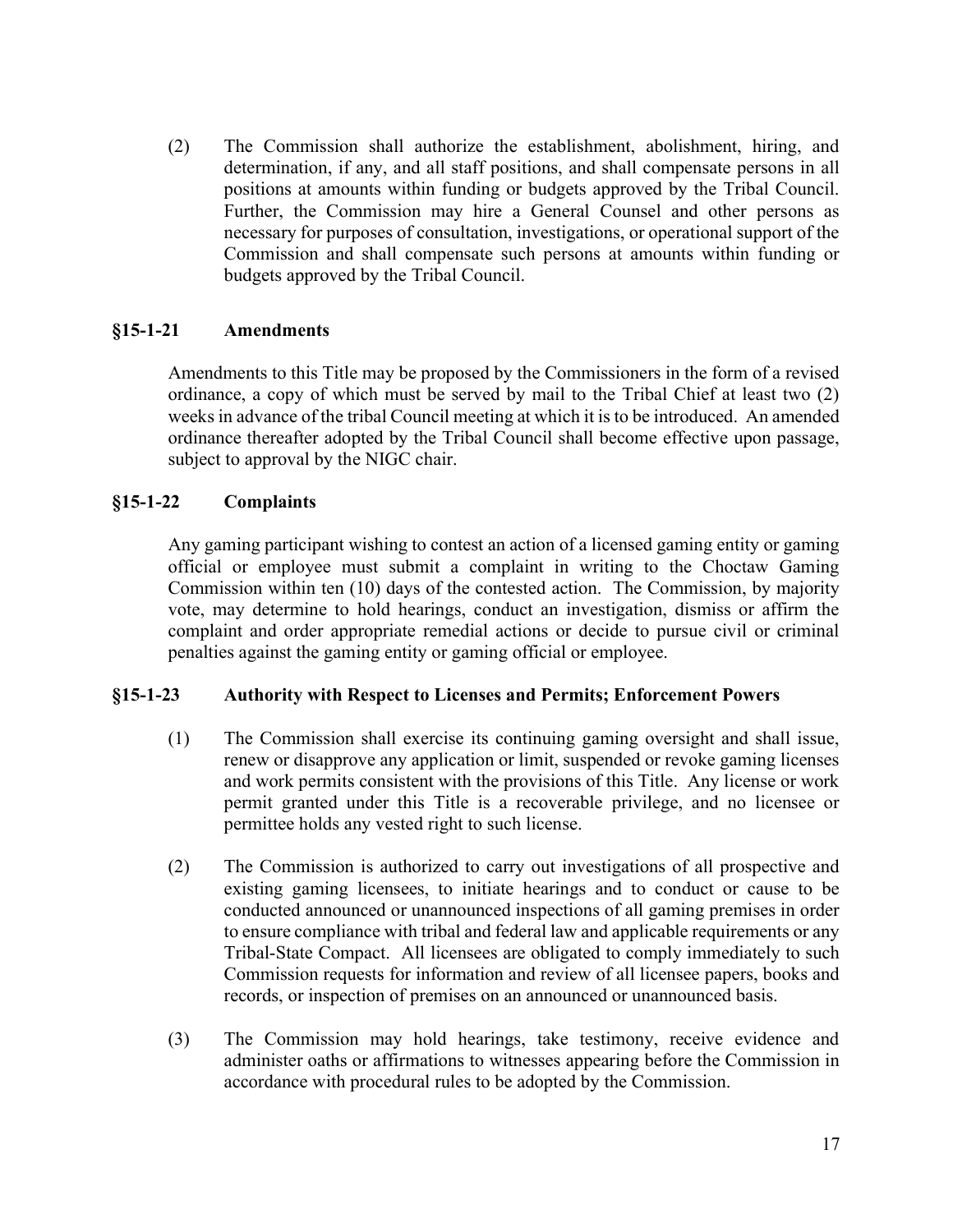- (4) The Commission, within three (3) months from the effective date of this Title, shall submit to the Tribal Council through the Tribal Chief proposed regulations setting forth civil fines, penalties, license or work permit suspensions or revocations that may be imposed by the Commission against a licensee or other gaming employee for any violation of this Title or regulations adopted pursuant to this Title. Without limiting the foregoing, such regulations shall not restrict the Tribal Council or the Tribal Chief from exercising contractual rights to terminate any gaming management contract or exercise other contractual remedies due to default or breach of the management contract by the management contractor.
- (5) The Commission may, when its investigations of gaming indicate a violation of federal or Tribal criminal law, provide information of indicated violations to appropriate law enforcement officials. It is hereby recognized that theft from gaming establishments are punishable by substantial fines and imprisonments pursuant to 25 U.S.C. §§1167-1168, and that Tribal operators and management contractors may be separately fined up to \$25,000 per violation of this Title or the Indian Gaming Regulatory Act by the Chairman of the National Indian Gaming Commission.

### §15-1-24 Jurisdiction

The Mississippi Band of Choctaw Indians' Courts shall have jurisdiction over all violations of this Title and over all persons who are parties to a management contract entered pursuant hereto, except where otherwise provided by federal statute or applicable Tribal-State Compact, or where arbitration is provided for as an exclusive remedy by contract, and may grant relief as its necessary and proper for the enforcement of this Title and of the provisions of any management contract entered thereto, including but not limited to injunctive relief against acts in violation thereof. Nothing, however, in this title shall be construed to authorize or require the criminal trial and punishment in Tribal courts of non-Indians except to the extent allowed by any applicable present or future Act of Congress or any applicable federal court decisions.

### §15-1-25 Designation of Tribal Agent under 25 CFR 519

Pursuant to 25 CFR 519, the Tribal Chief is hereby designated as the agent for the service for Mississippi Band of Choctaw Indians of any official determination, order or notice of violation of the National Indian Gaming Commission and the official address for such notification shall be:

Office of the Tribal Chief Mississippi Band of Choctaw Indians 101 Industrial Rd. (P. O. Box 6010) Choctaw, Mississippi 39350 Office: (601) 656-5251 Fax: (601) 656-1992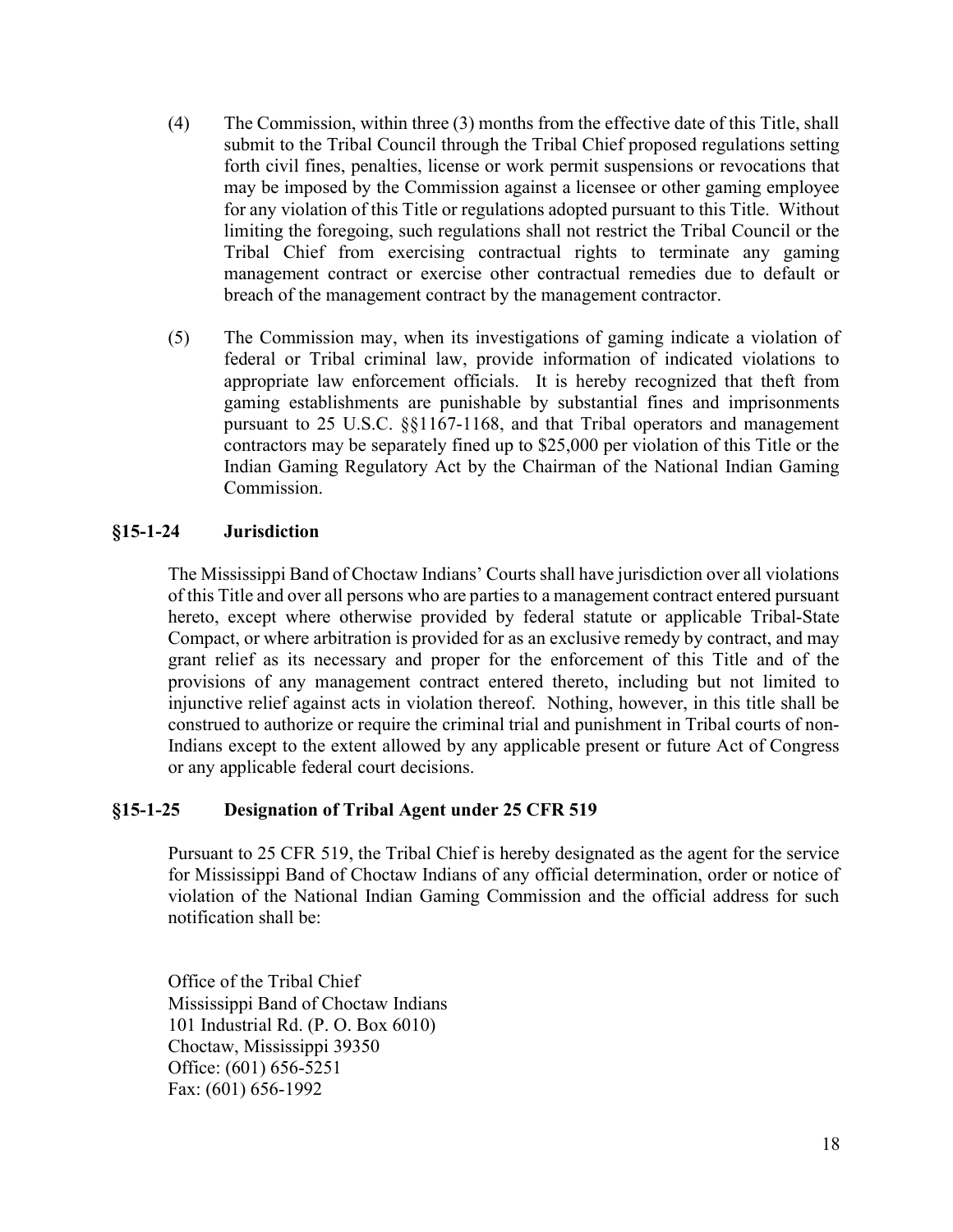This official designation of an agent and address shall remain in force and effect until changed in writing with acknowledgement of receipt by the National Indian Gaming Commission.

#### §15-1-26 Sole Proprietary Interest

The MBCI shall have the sole proprietary interest in and responsibility for the conduct of all the (1) Tribe's gaming operations, both for Class II and Class III gaming.

#### §15-1-27 Authority to Adopt, Amend, Repeal Regulations

The Commission shall, from time to time, adopt, amend or repeal such regulations consistent with this Title as it may deem necessary or desirable, subject to review and approval by the Tribal Council.

#### §15-1-28 Future Amendments

Should any provision or definition of this Title be found to be incomplete or in variance with applicable Federal or Tribal Law or with regulations promulgated by the National Indian Gaming Commission, now in existence or as may be from time to time amended, then the terms of this Title shall be deemed to be conformed to said laws or regulations and the shame shall be considered to be incorporated herein without further action of the Tribal Council.

### CHAPTER 2. CLASS II GAMING

#### §15-2-1 Games of Chance

This Part shall govern all Class II gaming activities on Tribal lands within the Tribe's jurisdiction as defined in the Indian Gaming Regulatory Act, Public Law 100-497, 102 Stat. 2467, including and as may be amended by any amendments to Public Law 100-497, and as defined and interpreted by the National Indian Gaming Commission in regulations promulgated pursuant to Public Law 1 00-497;

Class II gaming means:

- (1) Bingo or lotto [whether or not electronic, computer or other technologic aids are used when players:
	- (a) Play for prizes with cards bearing numbers or other designations;
	- (b) Cover numbers or designations when object, similarly numbered or designated, are drawn or electronically determined; and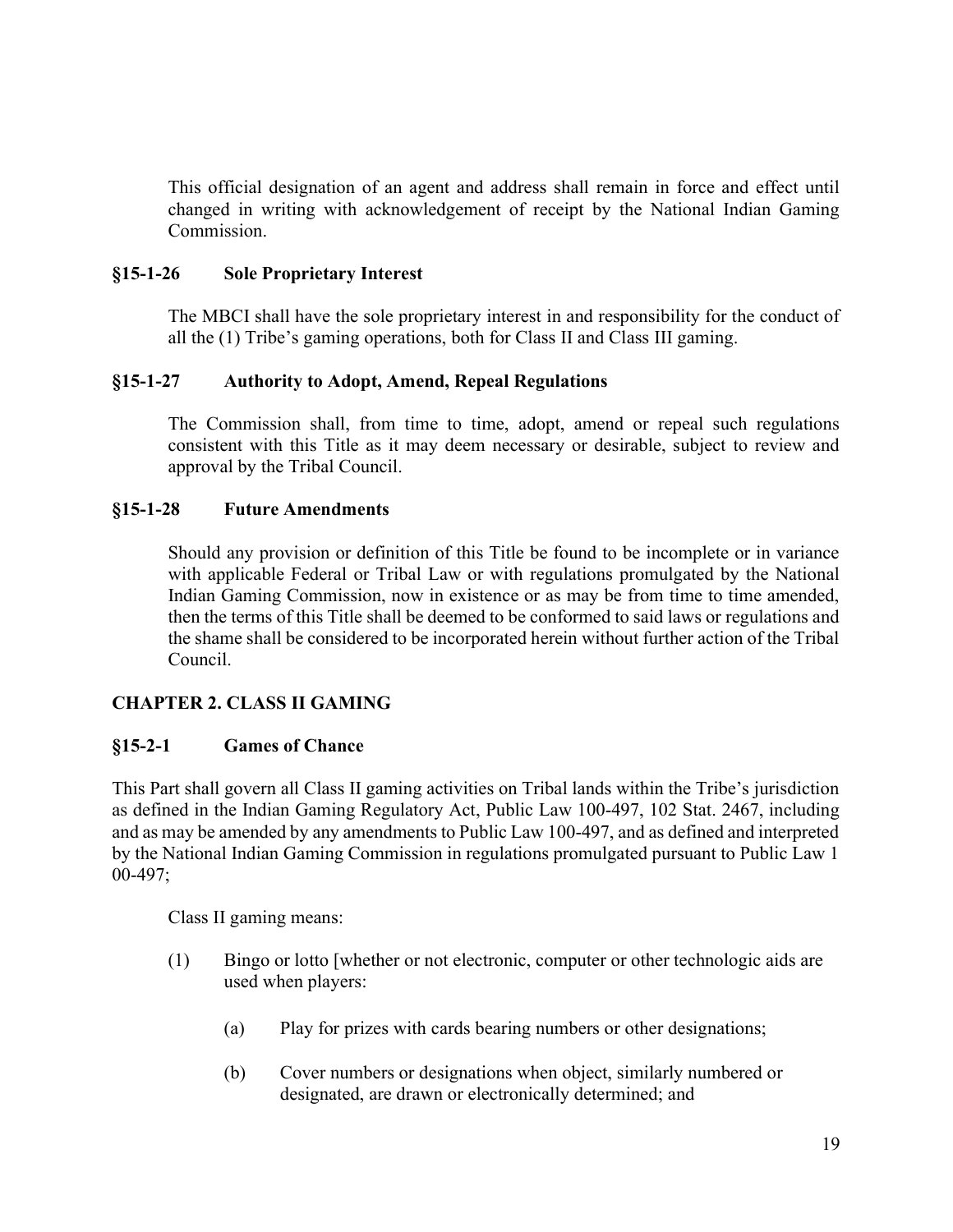- (c) Win the game by being the first person to cover a designated pattern on such cards.
- (2) If played in the same location as bingo or lotto, pull-tabs, punch boards, tip jars, instant bingo, and other games similar to bingo; and
- (3) Non-banking card games that:
	- (a) State law explicitly authorizes, or does not explicitly prohibit and are played legally anywhere in the state; and
	- (b) Players play in conformity with state laws and regulations concerning hours, periods of operation, and limitations on wagers and pot sizes. [Per Ordinance 16-V (1993)]

#### §15-2-2 Commission's Powers and Duties for Class II

The Choctaw Gaming Commission will have the following powers and duties with respect to Class II gaming on Tribal trust lands:

- (1) to act in accordance with §§15-1-14-15-1-17 to issue, re-issue or decline to issue, suspend or revoke Class II licenses and work permits to management contractors, primary gaming entities, primary officials, key employees and work pennittees with a separate license required for each place or facility at which Class II gaming is conducted;
- (2) to conduct background investigations and continuing oversight of any or all of the primary management officials, key employees and work permittees of the gaming entity or contractor, and to make known the results of those investigations to the Tribal Chief and the National Indian Gaming Commission prior to the issuance of any Class II license;
- (3) to preclude employment by Class II gaming enterprises of any person meeting the standards established in §15-1-17;
- (4) to cause to be held annual audits of Class II gaming operations and to submit those audits to the National Indian Gaming Commission and to submit those audits, with any recommendations, to the Tribal Council through the Tribal Chief;
- (5) to inspect Class II gaming activities at any time with or without notice to the entity holding the management contract or other licensee;
- (6) to monitor compliance of the Tribe and any management contractor and licensees and permittees with provisions of any applicable management contract, Class II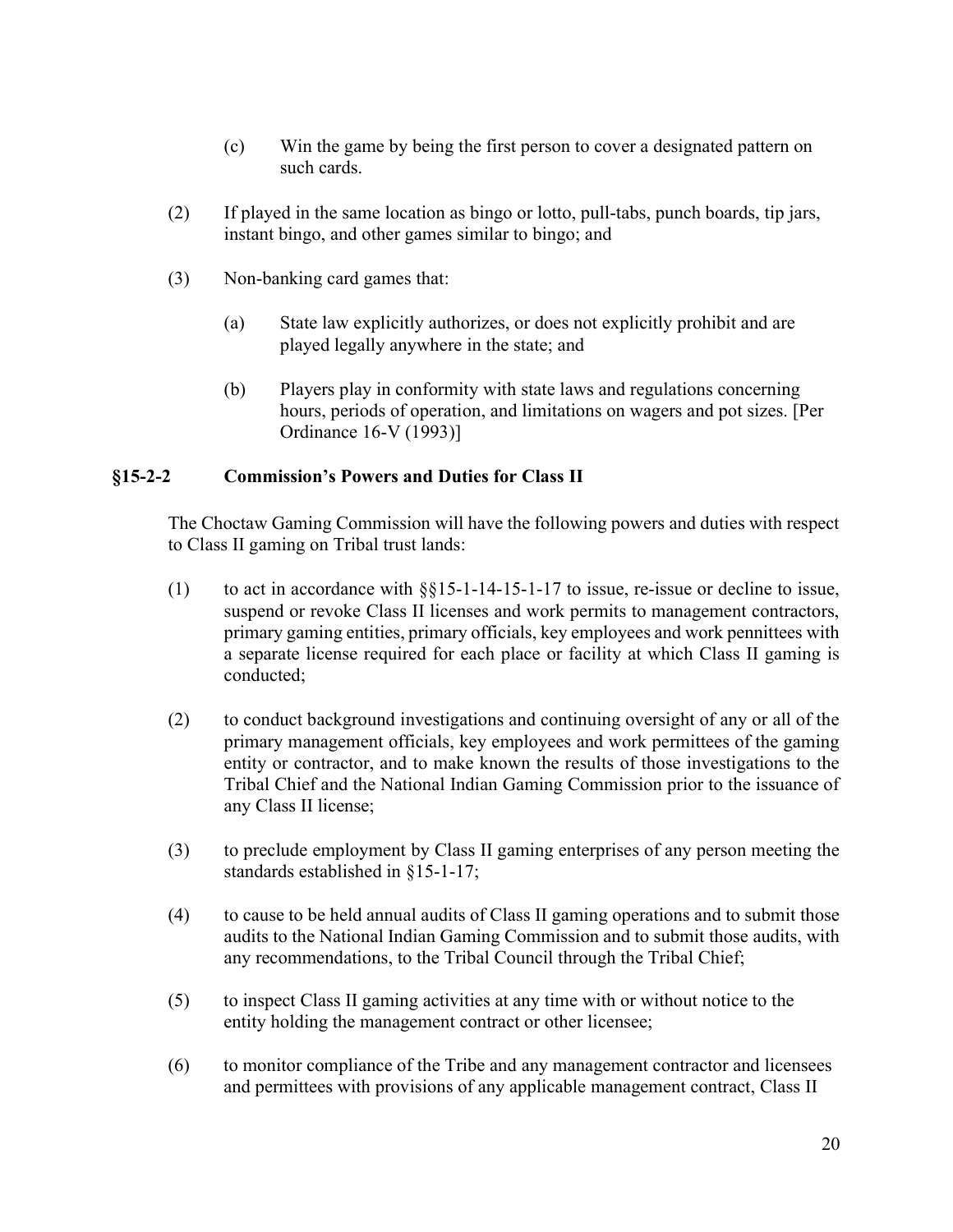regulations promulgated by the Commission, and any other applicable federal and Tribal laws;

- (7) to collect or cause to be collected and paid to the National Indian Gaming Commission fees levied on gross Class II gaming revenues pursuant to the Indian Gaming Regulatory Act; and
- (8) to exercise such other powers and responsibilities as are delegated to it by the Tribal Counsel.

## §15-2-3 Tribal Gaming Only

 The Mississippi Band of Choctaw Indians shall have sole proprietary interest in and responsibility for any Class II gaming on designated Tribal trust lands, and the Tribal Chief of the Mississippi Band of Choctaw Indians may enter into a contract, subject to approval by the Tribal Council and the Chairman pf the National Indian Gaming Commission, with an entity, public or private, to manage Class II operations. No person may hold, operate or conduct any Class II game or games on Tribal trust lands except Tribal Class II games conducted by the Mississippi Band of Choctaw Indians in accordance with the provisions of this Title and the Indian Gaming Regulatory Act.

#### §15-2-4 Location/Gaming Facility License

 No Class II gaming shall take place within the jurisdiction of the Mississippi Band of Choctaw Indians unless the location has been approved by the Tribal Counsel and the gaming facility at that location has been duly licensed by the Choctaw Gaming Commission in conformity with Choctaw Tribal Council Resolution CHO 10-102 and the applicable NIGC regulations.

#### §15-2-5 Hours and Rules

 The Choctaw Gaming Commission shall regulate compliance with the hours and rules specified in regulations to be issued by the Commission for Class II gaming activities; but shall not restrict gaming hours to less than the specified time frame in any gaming management contract. Each Class II gaming facility must conspicuously display notice of hours and rules of play.

#### §15-2-6 Minors Prohibited

 No one under the age of twenty-one (21) years may be permitted on the premises of Tribal Class II gaming facility.

#### §15-2-7 Class II Net Revenues

(1) Net revenues to the Tribe from Class II operations shall be used only to fund Tribal government operations or programs, to provide for each general welfare of the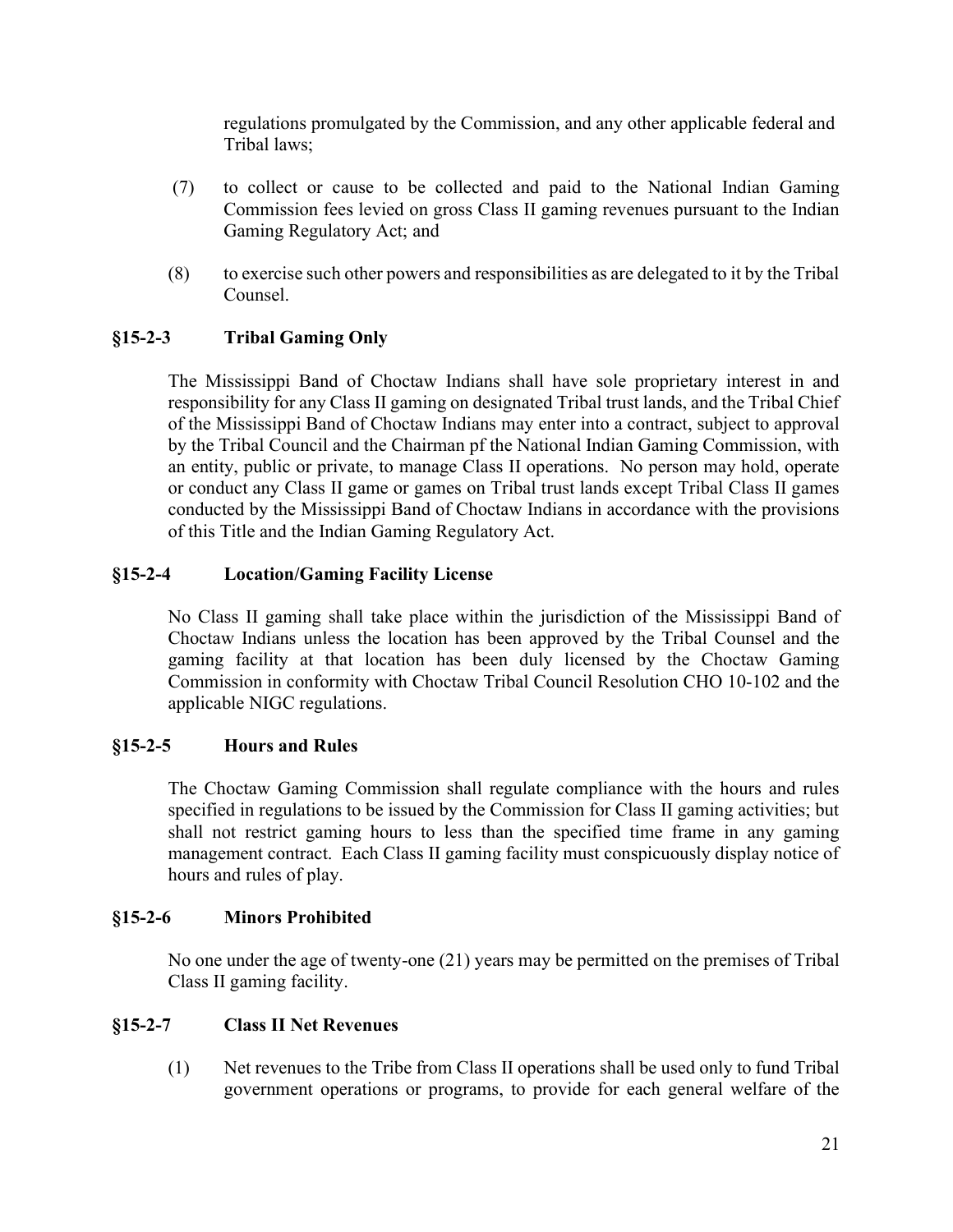members of the Tribe, to promote economic development, to donate to charitable organizations or to help fund the operations of local government agencies, and shall be expended only in accordance with budgets adopted by resolutions of the Tribe Council.

(2) Class II revenues shall not be used to make per capita payments except pursuant to a BIA-approved allocation plan and where such payments are otherwise authorized by the IGRA and the Tribe's State-Tribal Gaming Compact.

### §15-2-8 Audits

Tribal Class II operations shall be subject to special, outside independent annual audits, which the Choctaw Gaming Commission shall cause to be held. In addition, all contracts or subcontracts for supplies, services or concessions for a contract amount in excess of \$25,000 annually relating to Class II gaming shall be subject to audits which the Choctaw Gaming Commission shall cause to be held. The Choctaw Gaming Commission shall present the audit reports, with its own written findings and recommendations, if any, to the Tribal Council at least annually through the Tribal Chief. Copies of all audits shall be forwarded to the National Indian Gaming Commission by the Choctaw Gaming Commission.

## §15-2-9 Environment; Public Health and Safety

The construction and maintenance of Tribal Class II gaming facilities, and the operation of the gaming, shall be conducted in a manner which adequately protects the environment and the public health and safety and shall be subject to all applicable building, fire and safety codes and regulations.

## §15-2-10 Management Contract

- (1) Tribal Class II gaming may be operated through a management contract with a private or public entity which shall be adopted by the Tribal Council through resolution, conform with the Indian Gaming Regulatory Act and any regulations of the National Indian Gaming Commission, and shall also be approved by the Chairman of the National Indian Gaming Commission, or current official of the Department of the Interior exercising the Commission's authority under 25 U.S.C. §2711.
- (2) The Choctaw Gaming Commission shall require any proposed applicant for a Class II management contract with the Tribe to submit induplicate the following information and any additional information as may be required by applicable laws or regulations:
	- (a) the name, address and other additional pertinent background information on each person or entity (including individuals comprising such entity) having a direct financial interest in or management responsibility for, such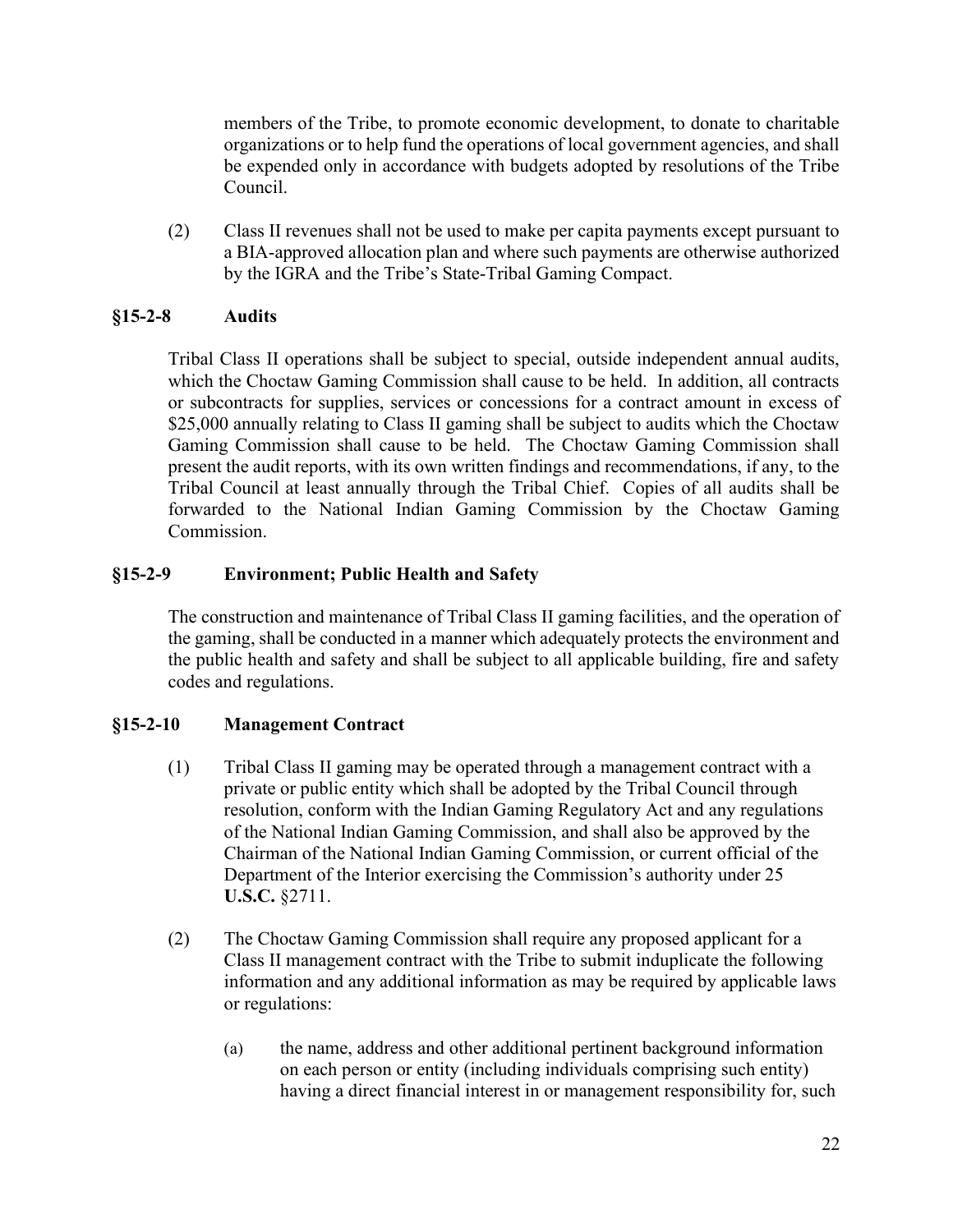contract, and, in the case of a corporation, those individuals who serve on the board of directors of such corporation and each of its stockholders who hold (directly or indirectly) five percent (5%) or more of its issued and outstanding stock:

- (b) a description of any previous experience that each person listed pursuant to subparagraph (2)(a) has had with other gaming contracts with Indian Tribes or with the gaming industry generally, including specifically the name and address of any licensing or regulatory agency with which such person has had a contract relating to gaming; and
- (c) a complete financial statement of each person listed pursuant to subparagraph (2)(a).

The Choctaw Gaming Commission shall retain one set of such submitted information and forward the other set of information to the National Indian Gaming Commission.

- (3) Should the Choctaw Gaming Commission find that any Class II management contractor, primary management official, owner or key employee whose prior activities, criminal record, if any, or reputation, habits and associations pose a threat to the public interest or the Tribal interest, or to the effective regulation of gaming, or create or enhance the dangers of unsuitable, unfair or illegal practices and methods and activities in the conduct of gaming, the Commission shall find such person not eligible for employment or continued employment or association with the management contractor, and shall notify the holder of the management contract of such findings, a copy of said notification to be sent to the Tribal Chief. Failure of the management contractor to disassociate and remove such person with seventy-two (72) hours of notification by the Commission from Class II gaming conduct pursuant to this Title shall result in cancellation of the management contract and possible prosecution.
- (4) The Choctaw Gaming Commission shall consult with the Chairman of the National Indian Gaming Commission or current official of the Department of Interior exercising the Commission's authority under 25 U.S.C. §2711 as to the Indian Gaming Commission as a precondition to approval of a proposed management contract. In order to avoid duplicative efforts and costs of background investigations, the Choctaw Gaming Commission may, in its discretion, elect to use the results of the background investigations conducted by the National Indian Gaming Commission to satisfy the Choctaw Gaming Commission's duties to conduct preliminary background investigations of entities proposed to enter into Class II management contracts pursuant to §15-1-1 5 of this Code. However, the Choctaw Gaming Commission shall retain the right and duty to update the initial investigations shall be forwarded to the National Indian Gaming Commission.